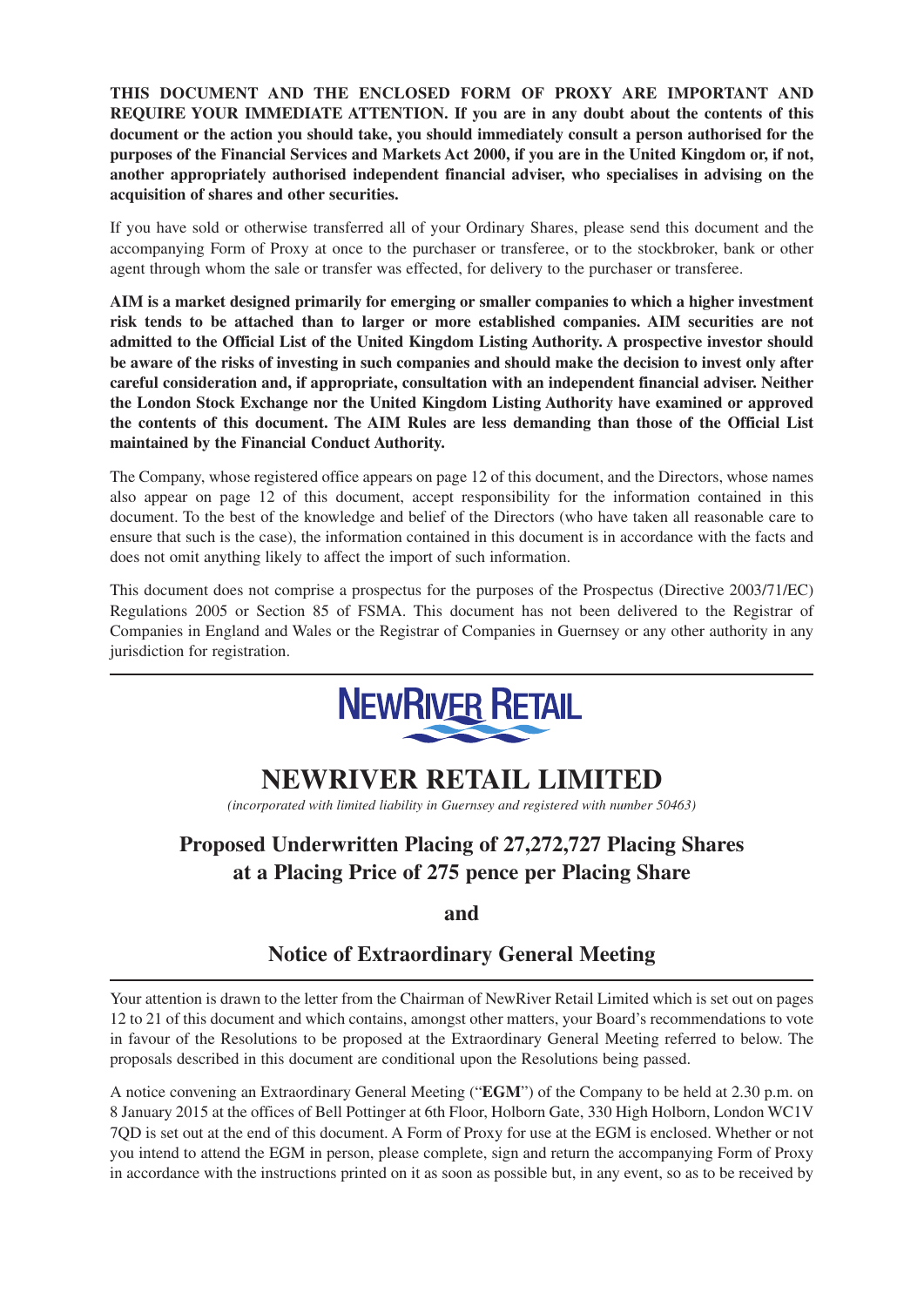the Company's Registrar, Capita Asset Services, at PXS, 34 Beckenham Road, Beckenham, BR3 4TU by no later than 2.30 p.m. on 6 January 2015. If you hold your Ordinary Shares in uncertificated form (i.e. in CREST), you may appoint a proxy by completing and transmitting a CREST Proxy Instruction in accordance with the procedures set out in the CREST Manual so that it is received by the Registrar (under CREST participant ID RA10) by no later than 2.30 p.m. on 6 January 2015. The time of receipt will be taken to be the time from which the Registrar is able to retrieve the message by enquiry to CREST in the manner prescribed by CREST.

Completion and posting of the Form of Proxy or completing and transmitting a CREST Proxy Instruction will not prevent you from attending and voting in person at the EGM if you wish to do so.

Liberum Capital Limited, which is authorised and regulated in the United Kingdom by the Financial Conduct Authority, is acting as nominated adviser and broker to the Company in connection with the matters described in this document. Persons receiving this document should note that Liberum Capital Limited will not be responsible to anyone other than the Company for providing the protections afforded to customers of Liberum Capital Limited, or for advising any other person on the arrangements described in this document.

Kinmont Limited, which is authorised and regulated in the United Kingdom by the Financial Conduct Authority, is acting as financial adviser to the Company in connection with the matters described in this document. Persons receiving this document should note that Kinmont Limited will not be responsible to anyone other than the Company for providing the protections afforded to customers of Kinmont Limited, or for advising any other person on the arrangements described in this document.

Liberum Capital Limited and Kinmont Limited have not authorised the contents of, or any part of, this document and no liability whatsoever is accepted by Liberum Capital Limited or Kinmont Limited for the accuracy of any information or opinions contained in this document or for the omission of any information. No representation or warranty, express or implied, is made by Liberum Capital Limited or Kinmont Limited as to the accuracy, completeness or verification of the information set out in this document, and nothing contained in this document is, or shall be relied upon as, a promise or representation in this respect, whether as to the past or the future. Liberum Capital Limited and Kinmont Limited do not assume any responsibility for its accuracy, completeness or verification and accordingly each disclaims, to the fullest extent permitted by applicable law, any and all liability whether arising in tort, contract or otherwise which they might otherwise be found to have in respect of this document or any such statement. If you are in any doubt about the contents of this document you should consult your accountant, legal or professional adviser or financial adviser. It should be remembered that the price of securities and the income from them can go up as well as down.

In the United Kingdom, members of the public are not invited to participate in and are not eligible to take part in the Placing. Participation in the Placing is limited at all times to persons who are (i) investment professionals within the meaning of paragraph (5) of Article 19 or high net worth companies or unincorporated associations within the meaning of paragraph (2) of Article 49, of the Financial Services and Markets Act 2000 (Financial Promotion) Order 2005 (S1 2005/1529); and (ii) qualified investors within the meaning of section 86(7) of the Financial Services and Markets Act 2000 (all such persons together being referred to as "**relevant persons**"). Any person who is not a relevant person should not act or rely on this document or any of its contents. Any investment or investment activity to which this document relates is available only in the United Kingdom to relevant persons and will be engaged in only with relevant persons. By receiving this document and not returning it, you are deemed to warrant to the Company, Liberum Capital Limited and Kinmont Limited that you fall within the categories of person described above.

No Ordinary Shares have been offered or sold or will be offered or sold to persons in the United Kingdom prior to publication of this document except in circumstances which have not resulted in an offer to the public in the United Kingdom within the meaning of section 102B of the FSMA.

This document is only addressed to, and the Placing is only directed at, persons in member states of the European Economic Area ("**EEA**") who are "qualified investors" within the meaning of Article 2(1)(e) of the Prospectus Directive ("**Qualified Investors**"). This document must not be acted or relied upon in any member state of the EEA, by persons who are not Qualified Investors. Any investment or investment activity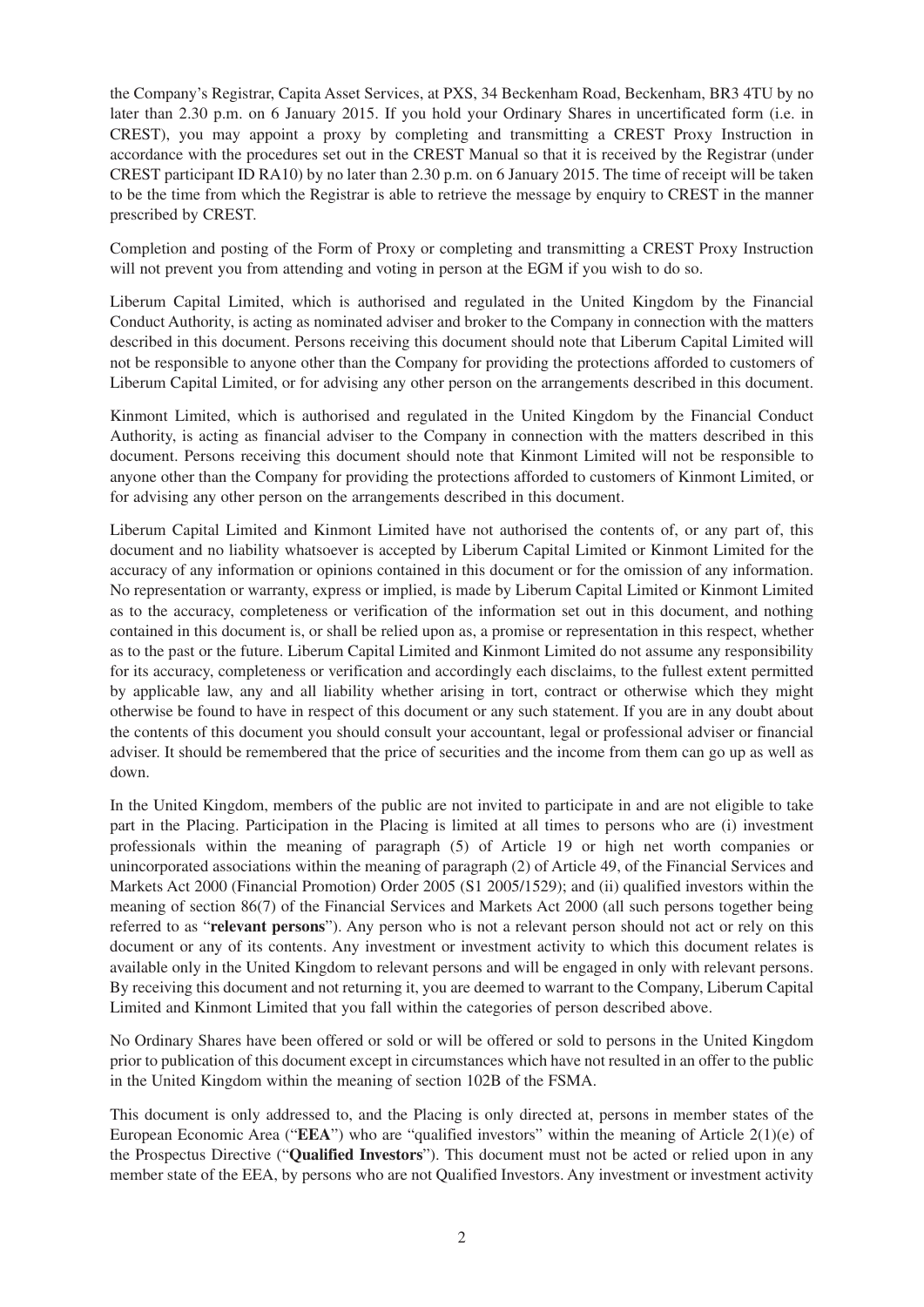to which this document relates is available, in any member state of the EEA, only to Qualified Investors, and will be engaged in only with such persons. This document has been prepared on the basis that all offers of Placing Shares will be made pursuant to any exemption under the Prospectus Directive, as implemented in member states of the EEA, from the requirement to produce a prospectus for offers of Placing Shares. Accordingly, any person making or intending to make any offer within the EEA of or for Ordinary Shares which are not the subject of the Placing contemplated in this document should only do so in circumstances in which no obligation arises for the Company, Liberum Capital Limited or Kinmont Limited to produce a prospectus for such Placing. None of the Company, Liberum Capital Limited or Kinmont Limited has authorised, nor do they authorise, the making of any offer of Ordinary Shares through any financial intermediary, other than offers made by Liberum Capital Limited or Kinmont Limited which constitute the final placement of Ordinary Shares contemplated in this document.

In the case of any Placing Shares being offered to a financial intermediary as that term is used and defined in section 86(7) of the Financial Services and Markets Act 2000, such financial intermediary will also be deemed to have represented, acknowledged and agreed that the Placing Shares acquired by it in the Placing have not been acquired on a non-discretionary basis on behalf of, nor have they been acquired with a view to their offer or resale to, persons in circumstances which may give rise to an offer of any Placing Shares to the public other than their offer or resale in a relevant member state to qualified investors as so defined or in circumstances in which the prior consent of the Company and Liberum Capital Limited has been obtained to each such proposed offer or resale. Each of the Company, Liberum Capital Limited and their respective affiliates will rely on the truth and accuracy of the foregoing representation, acknowledgement and agreement.

This document does not constitute or form part of any offer or invitation to sell or issue, or any solicitation of any offer to purchase or subscribe for, any Placing Shares (i) in any jurisdiction in which such offer, invitation or solicitation is not authorised; (ii) in any jurisdiction in which the person making such offer, invitation or solicitation is not qualified to do so; or (iii) to any person to whom it is unlawful to make such offer, invitation or solicitation. The distribution of this document, the accompanying Form of Proxy and any accompanying documents, and the offer of the Placing Shares may be restricted by law. Persons into whose possession this document, the Form of Proxy and any accompanying documents come must therefore inform themselves about and observe any such restrictions. Any failure to comply with these restrictions may constitute a violation of the securities laws of any such jurisdiction. In particular, no document may be distributed, forwarded to or transmitted in, into or from the United States, Australia, Canada, Japan, the Republic of South Africa or to any US person where to do so would breach any applicable law or regulation.

No public offering of the Placing Shares is being made in any jurisdiction. No action has been or will be taken by the Company or Liberum Capital Limited that would permit the offer of the Placing Shares or possession or distribution of this document, the Form of Proxy or any accompanying documents in any jurisdiction where action for that purpose is required.

The offer of the Placing Shares has not been, nor will they be, registered under the Securities Act, or with any securities regulatory authority of any state or other jurisdiction of the United States. In addition, the Company has not been, and will not be, registered under the US Investment Company Act, and investors will not be entitled to the benefits of that Act. The Placing Shares may not be offered, sold, pledged or otherwise transferred or delivered within the United States or to, or for the account or benefit of, any US Person. In connection with the Placing, the Placing Shares are being offered and sold only outside the United States to, and for the account or benefit of, non-US persons in "offshore transactions" within the meaning of, and in reliance on the exemption from registration provided by, Regulation S under the US Securities Act.

Copies of this document will be available free of charge at the registered office of the Company in Guernsey and at the offices of Eversheds LLP at One Wood Street, London EC2V 7WS during usual business hours on any day (Saturdays, Sundays and public holidays excepted) from the date of this document for a period of 14 days or until Admission, whichever is the longer period.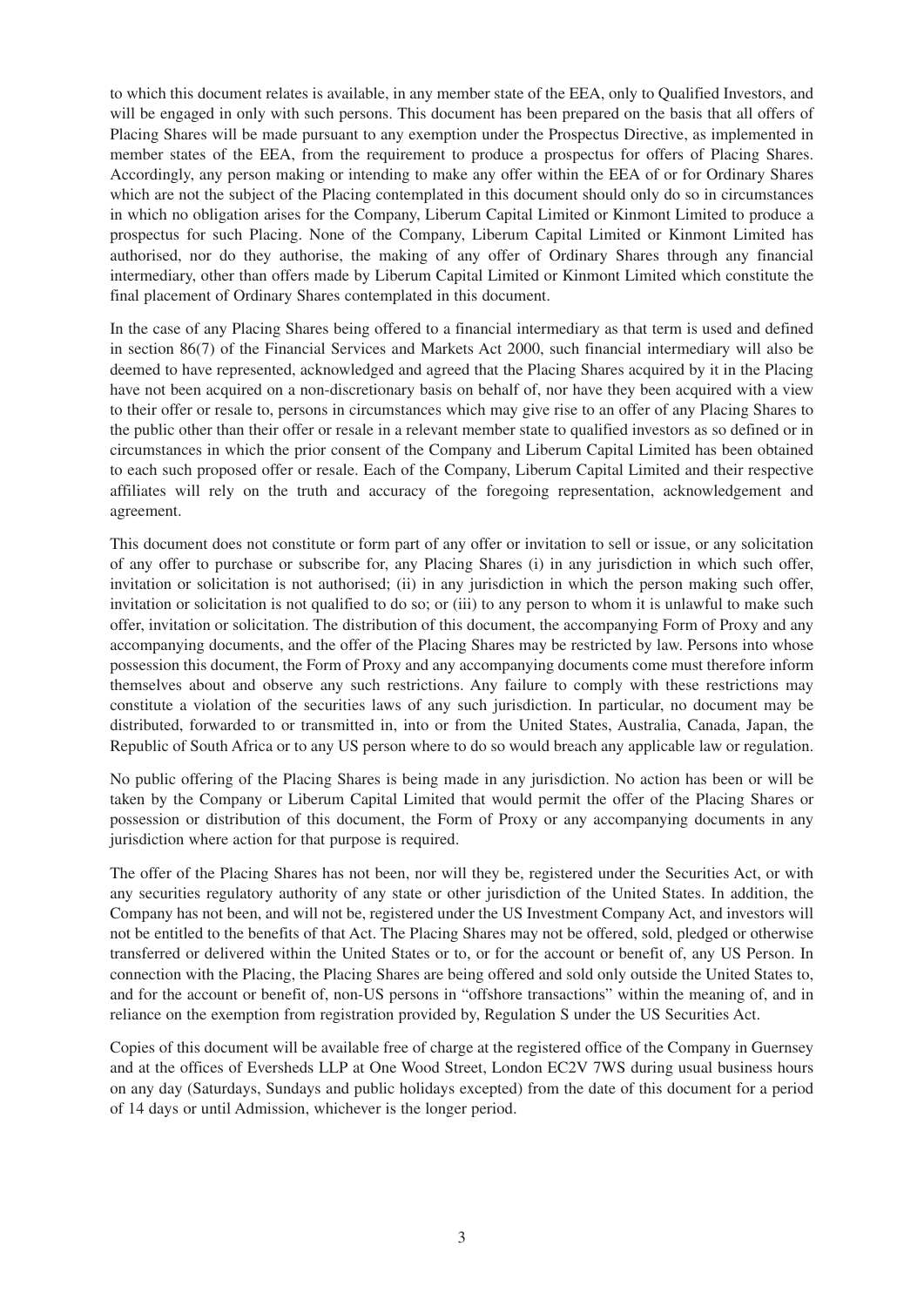#### **Forward-looking statements**

All statements in this document other than statements of historical fact are, or may be deemed to be, "forward-looking statements". In some cases, these forward-looking statements may be identified by the use of forward-looking terminology, including the terms "targets", "believes", "estimates", "anticipates", "expects", "intends", "may", "will" or "should" or, in each case, their negative or other variations or comparable terminology. They appear in a number of places throughout the document and include statements regarding the intentions, beliefs or current expectations of the Company and/or the Directors concerning, among other things, the trading performance, results of operations, financial condition, liquidity, prospects and dividend policy of the Company. By their nature, forward-looking statements involve risks and uncertainties because they relate to events and depend on circumstances that may or may not occur in the future. Forward-looking statements are not guarantees of future performance. The Company's actual performance, result of operations, financial condition, liquidity and dividend policy may differ materially from the impression created by the forward-looking statements contained in this document. In addition, even if the performance, results or developments contained in this document occur, that performance or those results or developments may not be indicative of performance, results or developments in subsequent periods. Important factors that may cause these differences include, but are not limited to, changes in economic conditions generally; changes in interest rates and currency fluctuations; impairments in the value of the Company's assets; legislative/regulatory changes; changes in taxation regimes; the availability and cost of capital for future expenditure; the availability of suitable financing; the ability of the Group to retain and attract suitably experienced personnel and competition within the industry. Prospective investors should specifically consider the factors identified in this document which could cause actual results to differ before making an investment decision.

#### **Industry, market and other data**

Information regarding markets, market size, market share, market position, growth rates and other industry data pertaining to the Group's business contained in this document consists of estimates based on data and reports compiled by professional organisations and analysts, on data from external sources and on the Company's and the NewRiver Management Team's knowledge of the UK real estate market. Information regarding the macroeconomic environment in the UK has been compiled from publicly available sources. In many cases, there is no readily available external information (whether from trade associations, government bodies or other organisations) to validate market-related analyses and estimates, requiring the Company to rely on internally developed estimates. The Company takes responsibility for compiling, extracting and reproducing market or other industry data from external sources, including third parties or industry or general publications, but neither the Company, Liberum Capital Limited nor Kinmont Limited has independently verified that data. The Company gives no assurance as to the accuracy and completeness of, and takes no further responsibility for, such data. Similarly, while the Company believes its and the NewRiver Management Team's internal estimates to be reasonable, they have not been verified by any independent sources and the Company cannot give any assurances as to their accuracy.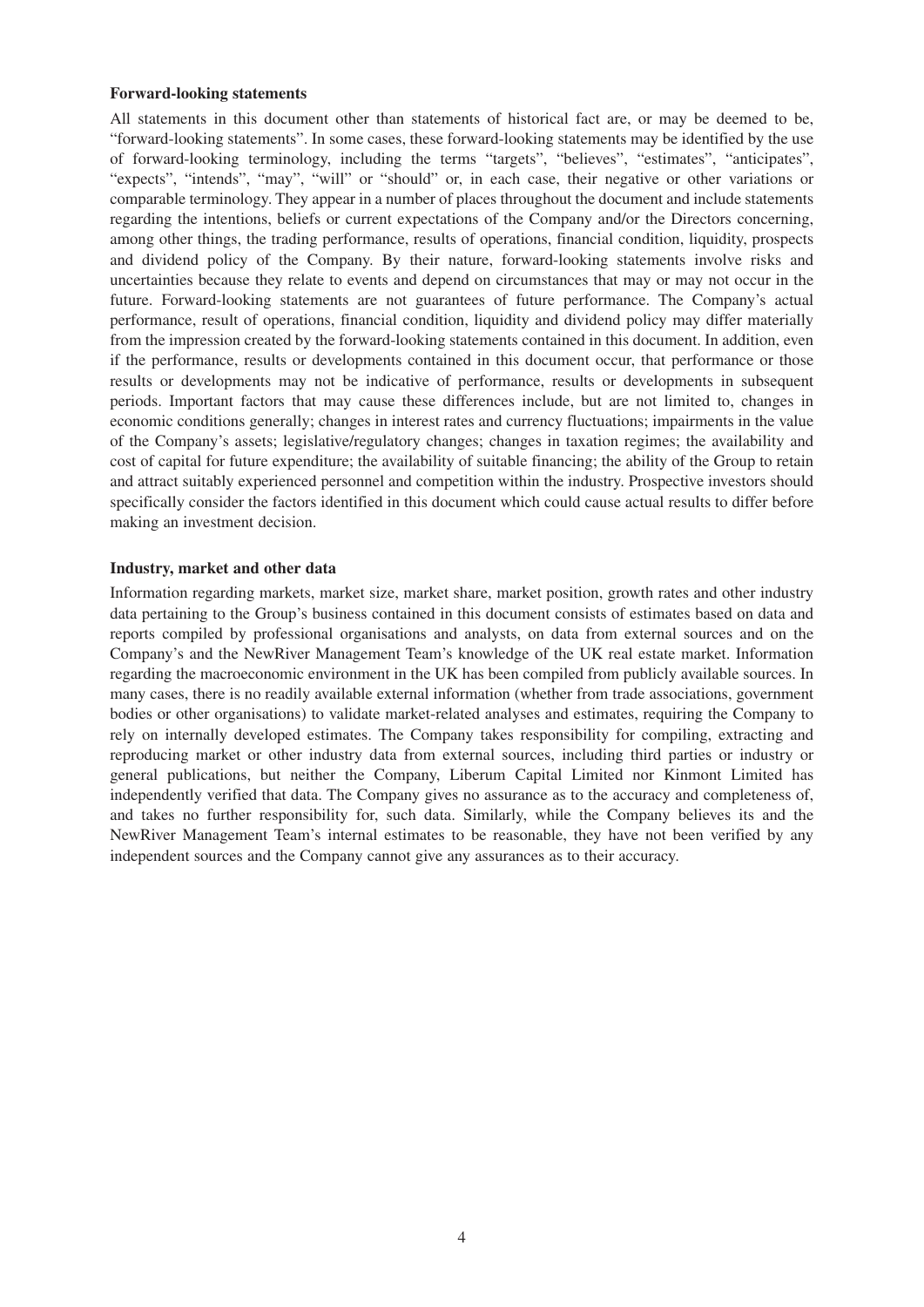# **CONTENTS**

|                                         | Page |
|-----------------------------------------|------|
| Definitions                             | 6    |
| Placing statistics                      | 11   |
| Expected timetable of principal events  | 11   |
| Letter from the Chairman                | 12   |
| Notice of Extraordinary General Meeting | 22   |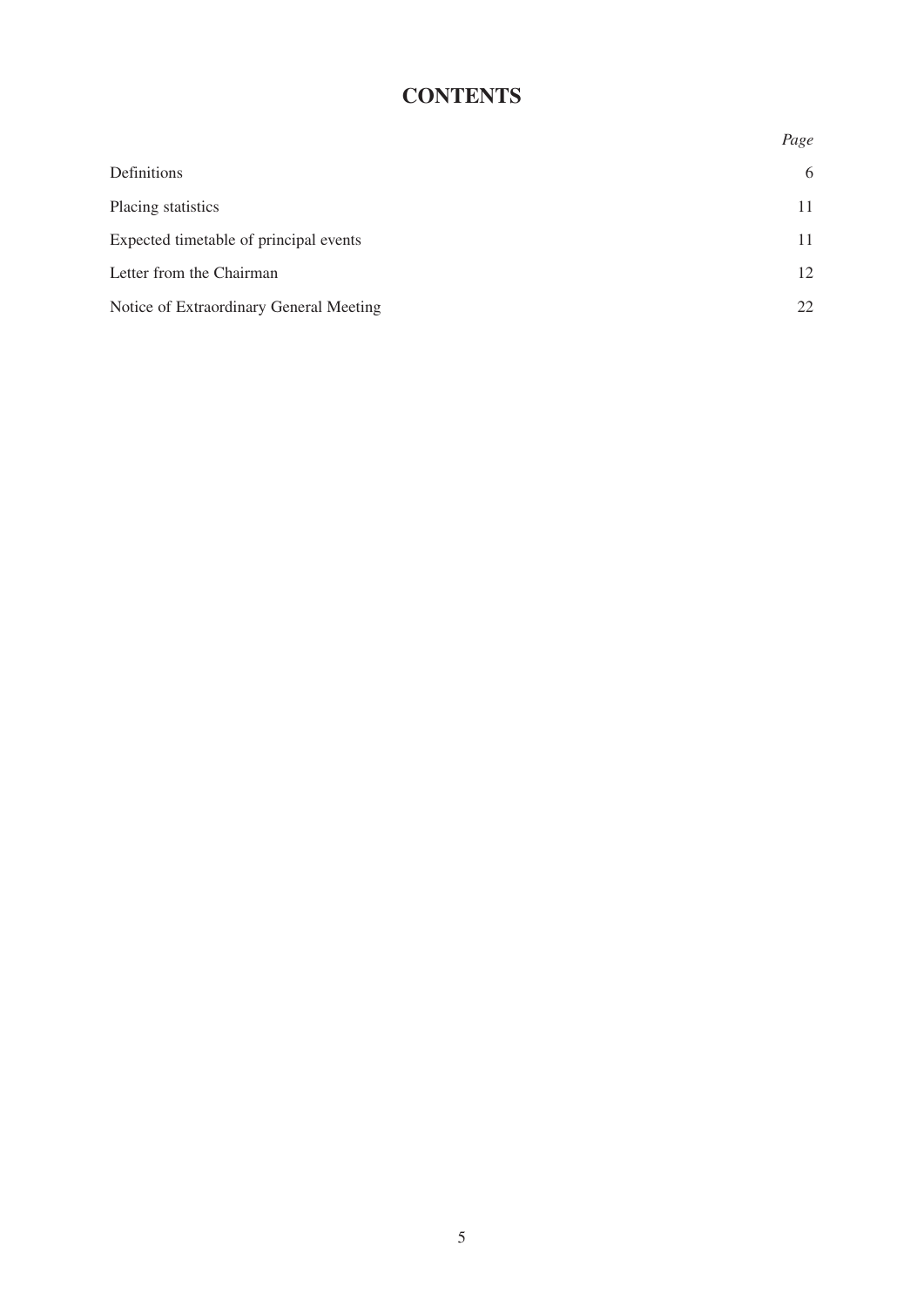## **DEFINITIONS**

References in this document to statutes or government agencies are, unless specifically stated otherwise, to statutes or government agencies in the UK. The following definitions apply throughout this document unless the context requires otherwise:

| "2011 Admission Document"                        | the AIM Admission Document of the Company dated 7 July 2011                                                                                                                                                                            |
|--------------------------------------------------|----------------------------------------------------------------------------------------------------------------------------------------------------------------------------------------------------------------------------------------|
| "A Convertible Unsecured<br>Loan Stock"          | the £17.0 million nominal value A 5.85 per cent. Convertible<br>unsecured loan stock 2015, issued by NewRiver Retail CUL                                                                                                               |
| "Acquisition"                                    | the proposed acquisition by NewRiver Holdings of 90 per cent. of<br>the units issued in the JPUT from LVS in order to increase<br>NewRiver Holdings' ownership of the JPUT from its existing level<br>of 10 per cent. to 100 per cent. |
| "Acquisition Agreement"                          | a sale and purchase agreement entered into between $(1)$ LVS, $(2)$<br>NewRiver Trustee 1 Limited, (3) NewRiver Trustee 2 Limited and<br>(4) NewRiver Holdings on 2 December 2014 in respect of the<br>Acquisition                     |
| "Admission"                                      | the admission of the Placing Shares to trading on AIM becoming<br>effective pursuant to paragraph 6 of the AIM Rules                                                                                                                   |
| "Adjusted Closing Share Price"                   | the closing share price of Ordinary Shares adjusted to deduct the<br>Second Quarterly Dividend and the Third Quarterly Dividend                                                                                                        |
| "30 September 2014 EPRA<br><b>NAV Per Share"</b> | the EPRA NAV per Ordinary Share as at 30 September 2014 of 252<br>pence                                                                                                                                                                |
| "AIM"                                            | the market of that name operated by the London Stock Exchange                                                                                                                                                                          |
| "AIM Rules"                                      | the rules of the London Stock Exchange governing the admission<br>to, and the operation of, AIM                                                                                                                                        |
| "Articles"                                       | the articles of incorporation of the Company                                                                                                                                                                                           |
| "B Convertible Unsecured<br>Loan Stock"          | the £8.0 million nominal value B 5.85 per cent. Convertible<br>unsecured loan stock 2015, issued by NewRiver Retail CUL                                                                                                                |
| "Board" or "Directors"                           | the directors of the Company for the time being and (where the<br>context requires) comprises those persons as at the date of this<br>document, whose names appear on page 12 of this document                                         |
| "Business Day"                                   | any day on which banks in London and Guernsey are open for<br>business (excluding Saturdays and Sundays and public holidays)                                                                                                           |
| "Bravo"                                          | a fund managed or advised by Pacific Investment Management<br>Company LLC                                                                                                                                                              |
| "Bravo II"                                       | a fund managed or advised by Pacific Investment Management<br>Company LLC                                                                                                                                                              |
| "certificated" or "in certificated<br>form"      | in relation to a share or other security, a share or other security, title<br>to which is recorded in the relevant register of the share or other<br>security concerned as being held in certificated form (that is, not in<br>CREST)  |
| "CISE"                                           | the Channel Islands Securities Exchange Ltd                                                                                                                                                                                            |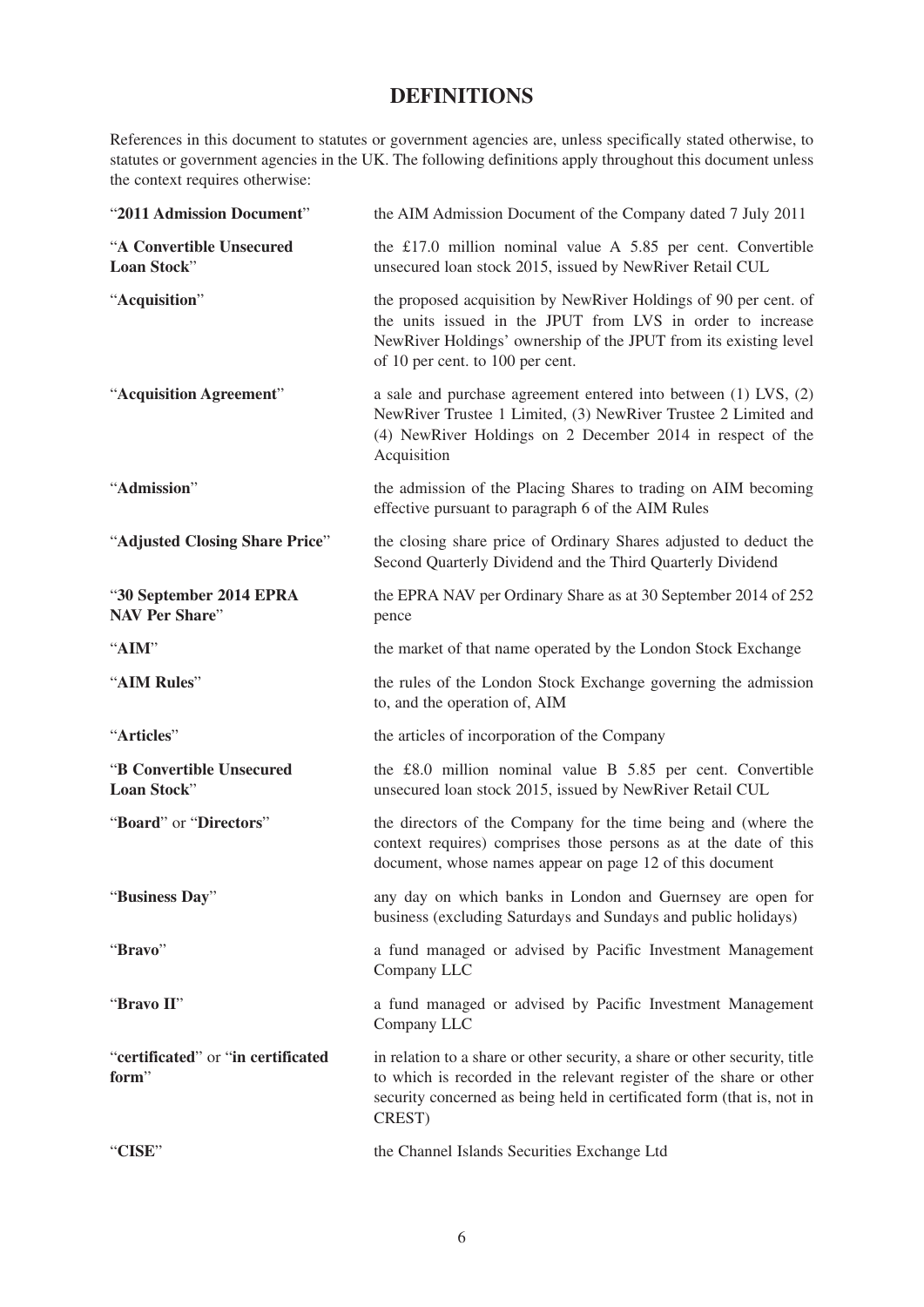| "Company" or "NewRiver"                                  | NewRiver Retail Limited, a company limited by shares,<br>incorporated in Guernsey with registration number 50463                                                                                                                                                                                                                                                                                                                                                                                                                                                                                                                                                                                                                                                       |
|----------------------------------------------------------|------------------------------------------------------------------------------------------------------------------------------------------------------------------------------------------------------------------------------------------------------------------------------------------------------------------------------------------------------------------------------------------------------------------------------------------------------------------------------------------------------------------------------------------------------------------------------------------------------------------------------------------------------------------------------------------------------------------------------------------------------------------------|
| "Convertible Securities"                                 | securities convertible into or exchangeable into Ordinary Shares                                                                                                                                                                                                                                                                                                                                                                                                                                                                                                                                                                                                                                                                                                       |
|                                                          | "Convertible Unsecured Loan Stock" the £25.0 million nominal value 5.85 per cent. Convertible<br>unsecured loan stock 2015 as issued by NewRiver Retail CUL,<br>comprising the A Convertible Unsecured Loan Stock and the B<br><b>Convertible Unsecured Loan Stock</b>                                                                                                                                                                                                                                                                                                                                                                                                                                                                                                 |
| "Convertible Unsecured Loan<br><b>Stock Instruments"</b> | the instruments pursuant to which the Convertible Unsecured Loan<br>Stock was issued                                                                                                                                                                                                                                                                                                                                                                                                                                                                                                                                                                                                                                                                                   |
| "CREST"                                                  | the relevant system (as defined in the Regulations) for the paperless<br>settlement of share transfers and the holding of shares in<br>uncertificated form in respect of which Euroclear is the Operator (as<br>defined in the Regulations)                                                                                                                                                                                                                                                                                                                                                                                                                                                                                                                            |
| "CREST Service Provider"                                 | Capita Registrars (Guernsey) Limited, pursuant to the Registrar<br>Agreement with the Company dated 26 August 2009                                                                                                                                                                                                                                                                                                                                                                                                                                                                                                                                                                                                                                                     |
| "CSOP"                                                   | the NewRiver Retail Limited Company Share Option Plan 2009                                                                                                                                                                                                                                                                                                                                                                                                                                                                                                                                                                                                                                                                                                             |
| "EGM" or "Extraordinary<br><b>General Meeting"</b>       | the Company's extraordinary general meeting (or any adjournment<br>thereof) convened for 2.30 p.m. on 8 January 2015 at which the<br>Resolutions will be put to the Shareholders                                                                                                                                                                                                                                                                                                                                                                                                                                                                                                                                                                                       |
| "ERV"                                                    | the estimated amount for which a property would be leased on the<br>valuation date between a willing lessor and a willing lessee on<br>appropriate lease terms in an arm's length transaction, after proper<br>marketing and where the parties had each acted knowledgeably,<br>prudently and without compulsion                                                                                                                                                                                                                                                                                                                                                                                                                                                       |
| "EPRA"                                                   | the European Public Real Estate Association                                                                                                                                                                                                                                                                                                                                                                                                                                                                                                                                                                                                                                                                                                                            |
| "EPRA Adjusted EPS"                                      | comprises recurring profits and realised profits divided by the<br>weighted average number of shares in issue during the period                                                                                                                                                                                                                                                                                                                                                                                                                                                                                                                                                                                                                                        |
| 'Euroclear''                                             | Euroclear UK & Ireland Limited, the operator of the CREST system                                                                                                                                                                                                                                                                                                                                                                                                                                                                                                                                                                                                                                                                                                       |
| "First Admission"                                        | the admission of the Ordinary Share capital of the Company to<br>trading on AIM and the CISE becoming effective pursuant to<br>paragraph 6 of the AIM Rules, which occurred on 1 September<br>2009                                                                                                                                                                                                                                                                                                                                                                                                                                                                                                                                                                     |
| "Form of Proxy"                                          | the enclosed form of proxy for use by Shareholders who hold their<br>Ordinary Shares in certificated form in connection with the EGM                                                                                                                                                                                                                                                                                                                                                                                                                                                                                                                                                                                                                                   |
| "Fully Diluted Share Capital"                            | at any time during the period from (and including) the date of First<br>Admission to (but excluding) the date which is 18 months from the<br>date of First Admission, the number of Ordinary Shares in issue at<br>the relevant time if: (a) all the outstanding Warrants had been<br>exercised in full; and (b) all Ordinary Shares capable of being<br>issued by the Company pursuant to all outstanding Options,<br>Convertible Securities or other rights to subscribe for shares or<br>securities capable of being issued by way of Share Equivalents<br>(excluding any Ordinary Shares issued pursuant to any employee<br>share options, employee share purchase plans or any other form of<br>equity based compensation granted to employees or officers of the |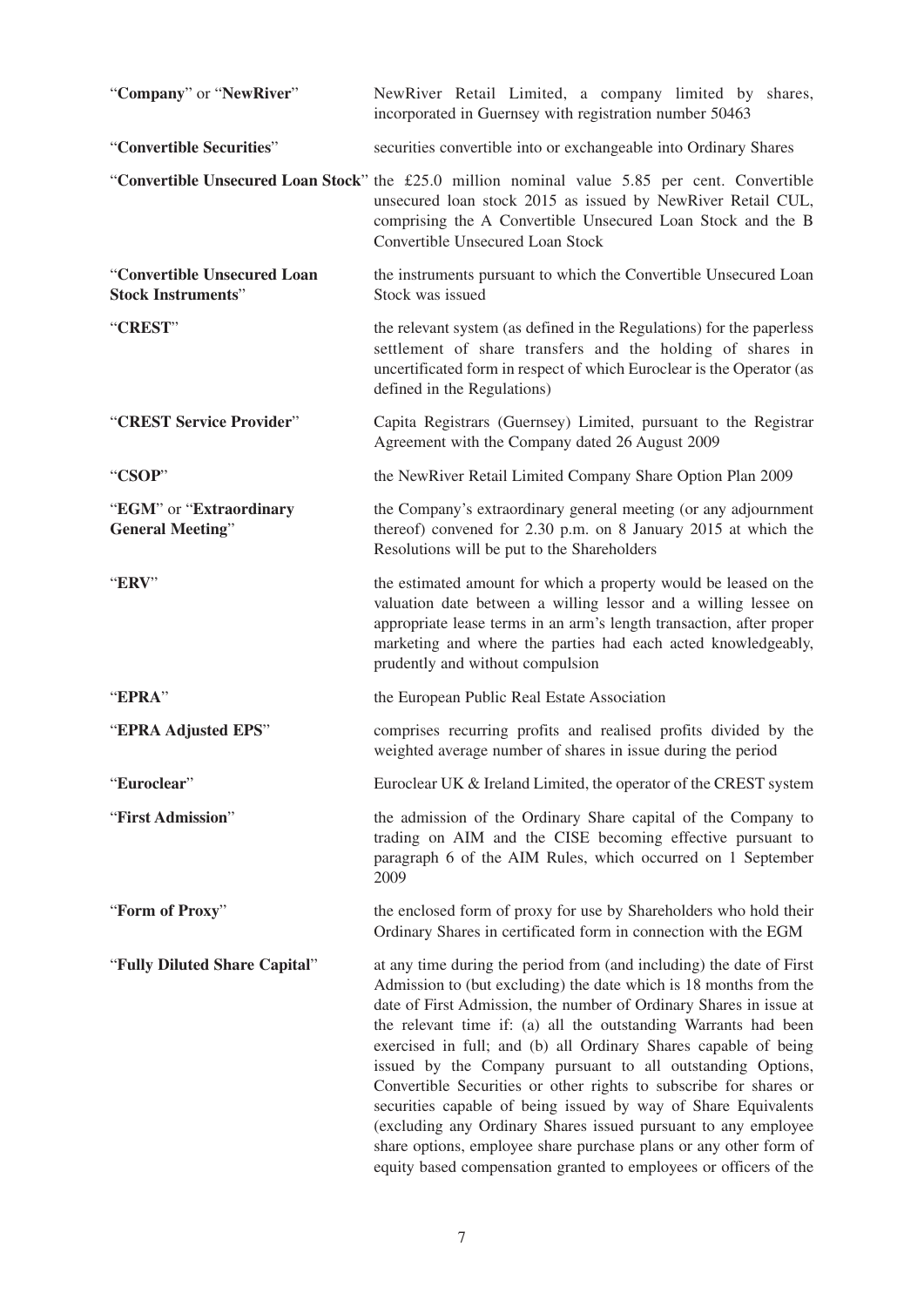|                            | Group) had been issued, provided that the aggregate value of the<br>Fully Diluted Share Capital is capped at £125 million, regardless of<br>the number of Ordinary Shares in issue at the relevant time         |
|----------------------------|-----------------------------------------------------------------------------------------------------------------------------------------------------------------------------------------------------------------|
| "GFSC"                     | the Guernsey Financial Services Commission                                                                                                                                                                      |
| "Group"                    | the Company and its subsidiaries and subsidiary undertakings from<br>time to time                                                                                                                               |
| "JPUT"                     | the NewRiver Retail Property Unit Trust                                                                                                                                                                         |
| "Kinmont"                  | Kinmont Limited, the Company's financial adviser                                                                                                                                                                |
| "Law"                      | the Companies (Guernsey) Law, 2008, as amended                                                                                                                                                                  |
| "Liberum"                  | Liberum Capital Limited, the Company's nominated adviser and<br>corporate broker                                                                                                                                |
| "London Stock Exchange"    | London Stock Exchange plc                                                                                                                                                                                       |
| "LVS"                      | LVS Luxembourg IV Sàrl                                                                                                                                                                                          |
| "NAV"                      | the value of the assets of the Group less its liabilities, calculated in<br>accordance with the accounting principles adopted by the Group<br>from time to time                                                 |
| "NewRiver Holdings"        | NewRiver Retail Holdings Limited, a wholly owned subsidiary of<br>the Company                                                                                                                                   |
| "NewRiver Management Team" | as at the date of this document, David Lockhart, Allan Lockhart,<br>Nick Sewell and Mark Davies                                                                                                                 |
| "NewRiver Retail CUL"      | NewRiver Retail CUL No. 1 Limited                                                                                                                                                                               |
| "Options"                  | options, warrants or other rights to purchase Ordinary Shares (other<br>than options or warrants granted to employees or officers of the<br>Group) or Convertible Securities                                    |
| "Ordinary Shares"          | the ordinary shares of no par value in the capital of the Company                                                                                                                                               |
| "Paul Roy Options"         | the options over Ordinary Shares granted to Paul Roy on the date of<br><b>First Admission</b>                                                                                                                   |
| "Placing"                  | the underwritten placing of the Placing Shares with institutional and<br>other investors, details of which are set out in Part 1 of this<br>document                                                            |
| "Placing Agreement"        | the Placing agreement dated 3 December 2014 entered into between<br>the Company and Liberum                                                                                                                     |
| "Placing Price"            | 275 pence per Placing Share                                                                                                                                                                                     |
| "Placing Shares"           | 27,272,727 new Ordinary Shares, representing approximately £75<br>million at the Placing Price                                                                                                                  |
| "Property Rental Business" | the qualifying property rental business in the UK and elsewhere of<br>UK resident companies within a UK-REIT and non-UK resident<br>companies within a UK-REIT with a UK qualifying property rental<br>business |
| "Qualified Investors"      | qualified investors within the meaning of section $86(7)$ of the<br>Financial Services and Markets Act 2000                                                                                                     |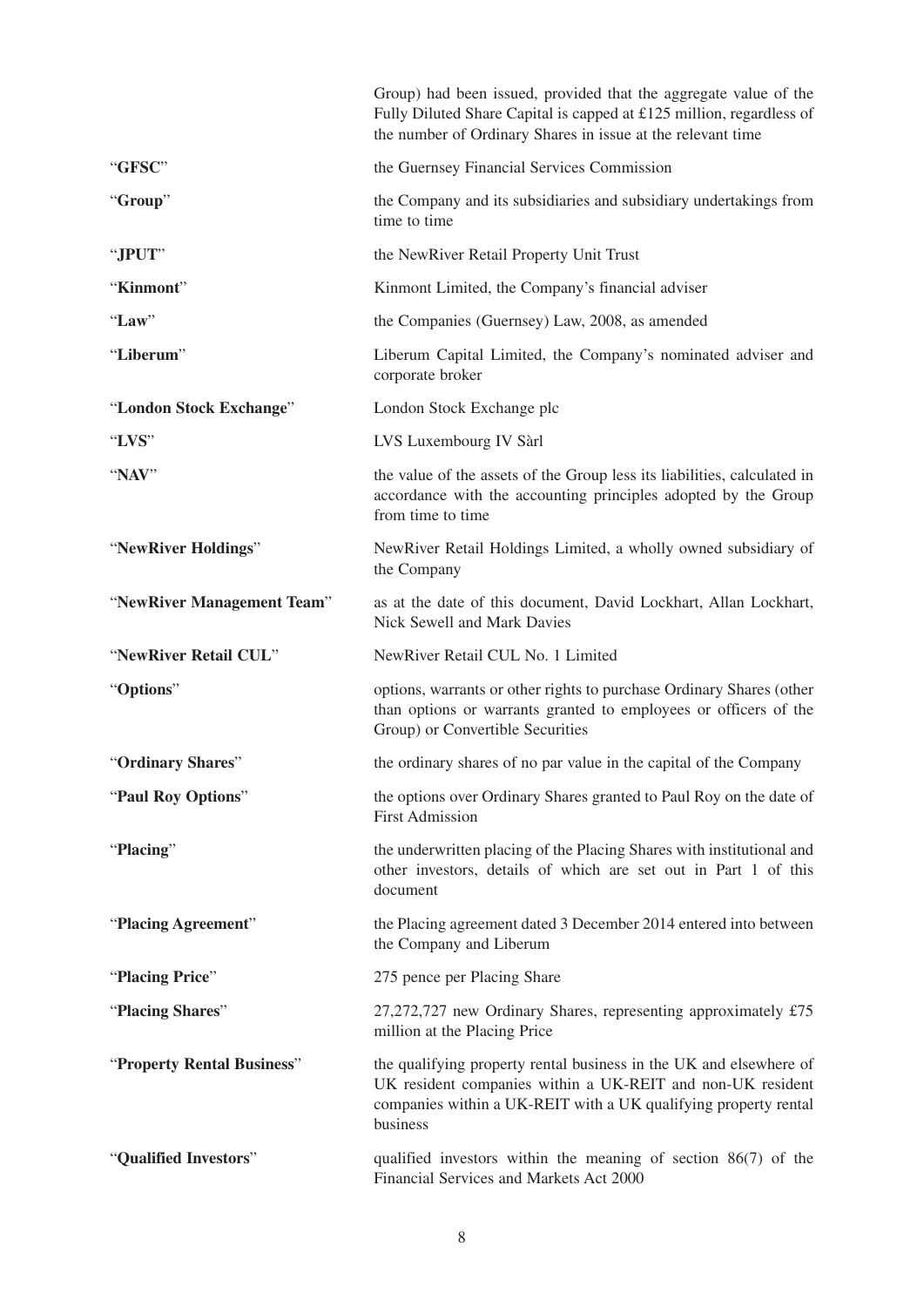| "Regulation S"              | Regulation S under the US Securities Act                                                                                                                                                                                                                                                                                                                                                   |
|-----------------------------|--------------------------------------------------------------------------------------------------------------------------------------------------------------------------------------------------------------------------------------------------------------------------------------------------------------------------------------------------------------------------------------------|
| "Regulations"               | the Uncertificated Securities Regulations 2001 (SI 2001/3755), as<br>amended                                                                                                                                                                                                                                                                                                               |
| "Resolutions"               | the resolutions proposed to be passed by Shareholders at the<br><b>Extraordinary General Meeting</b>                                                                                                                                                                                                                                                                                       |
| "Second Quarterly Dividend" | second quarterly dividend in respect of the year ended 31 March<br>2015 of 4.25 pence per Ordinary Share which has an ex-dividend<br>date of 29 December 2014 is payable on 30 January 2015 to<br>shareholders on the register at close of business on 30 December<br>2014                                                                                                                 |
| "Share Equivalents"         | (without duplication) rights, warrants, options, convertible<br>securities, convertible indebtedness, exchangeable securities or<br>exchangeable indemnities, or any other rights exercisable for,<br>convertible or exchangeable into, directly or indirectly, any<br>Ordinary Shares whether at the relevant time, any time in the future<br>or upon the occurrence of some future event |
| "Shareholders"              | holders of Ordinary Shares from time to time                                                                                                                                                                                                                                                                                                                                               |
| "Share Incentive Plans"     | the CSOP and the Unapproved Plan                                                                                                                                                                                                                                                                                                                                                           |
| "Specified Percentage"      | in respect of any Warrant and the exercise of the relevant<br>Subscription Rights, the specified percentage stated in the<br>Warrantholder's certificate which shall, when aggregated with the<br>Specified Percentages in respect of all other Warrants, certificates<br>and Subscription Rights, be three per cent. (as at the date of their<br>original issue)                          |
| "Subscription Price"        | the subscription price payable from time to time to subscribe for<br>Ordinary Shares pursuant to the Warrants, such price may be<br>adjusted from time to time in accordance with the terms of the<br>Warrant Instrument                                                                                                                                                                   |
| "Subscription Rights"       | each Warrantholder's right, upon the terms and conditions of the<br>Warrant Instrument, to subscribe for or acquire from the Company<br>in cash at the Subscription Price that Specified Percentage of the<br>Fully Diluted Share Capital of the Company specified in its warrant<br>certificate                                                                                           |
| "Subsidiary"                | as construed in accordance with section 1159 of the Companies Act<br>2006 and section 531 of the Law                                                                                                                                                                                                                                                                                       |
| "subsidiary undertakings"   | as construed in accordance with section 1261 of the Companies Act<br>2006                                                                                                                                                                                                                                                                                                                  |
| "Third Quarterly Dividend"  | the third quarterly dividend in respect of the year ended 31 March<br>2015 of 4.25 pence per Ordinary Share which has an ex-dividend<br>date of 2 January 2015 and is payable on 30 January 2015 to<br>shareholders on the register at close of business on 5 January 2015                                                                                                                 |
| "UK" or "United Kingdom"    | United Kingdom of Great Britain and Northern Ireland                                                                                                                                                                                                                                                                                                                                       |
| "UK-REIT"                   | a UK Real Estate Investment Trust under Part 12 of the Corporation<br>Taxes Act 2010                                                                                                                                                                                                                                                                                                       |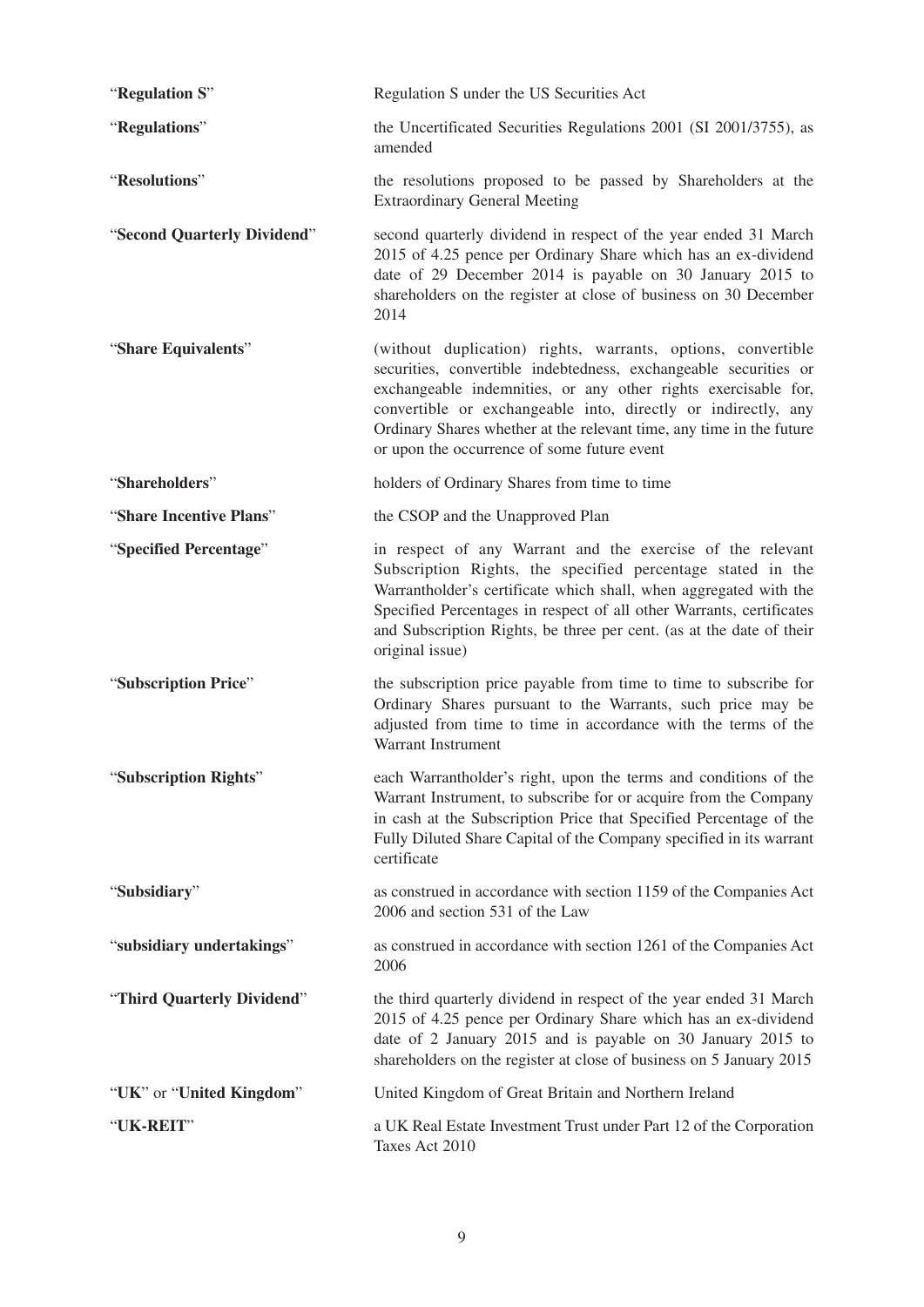| "UK-REIT regime"                                         | the UK-REIT regime introduced by the Finance Act 2006 and<br>re-written in Part 12 of the Corporation Taxes Act 2010                                                                                                      |
|----------------------------------------------------------|---------------------------------------------------------------------------------------------------------------------------------------------------------------------------------------------------------------------------|
| "Unapproved Plan"                                        | the NewRiver Retail Limited Unapproved Share Option Plan 2009                                                                                                                                                             |
| "US Investment Company Act"                              | the United States Investment Company Act of 1940, as amended                                                                                                                                                              |
| "US Person"                                              | U.S. person as defined in Rule $902(k)$ of Regulation S                                                                                                                                                                   |
| "US Securities Act"                                      | the United States Securities Act of 1933, as amended                                                                                                                                                                      |
| " <b>uncertificated</b> " or<br>"in uncertificated form" | shares recorded in the Company's register of Shareholders as being<br>held in uncertificated form, title to which may be transferred by<br>means of an instruction issued in accordance with the rules of<br><b>CREST</b> |
| "Warrantholders"                                         | holders of Warrants                                                                                                                                                                                                       |
| "Warrant Instrument"                                     | the warrant instrument of the Company dated 26 August 2009                                                                                                                                                                |
| "Warrants"                                               | the warrants granted by the Company to Shareholders subscribing<br>for Ordinary Shares at First Admission, pursuant to the Warrant<br>Instrument                                                                          |
| " <i>f"</i> or "pound" or "sterling"                     | the lawful currency of the United Kingdom                                                                                                                                                                                 |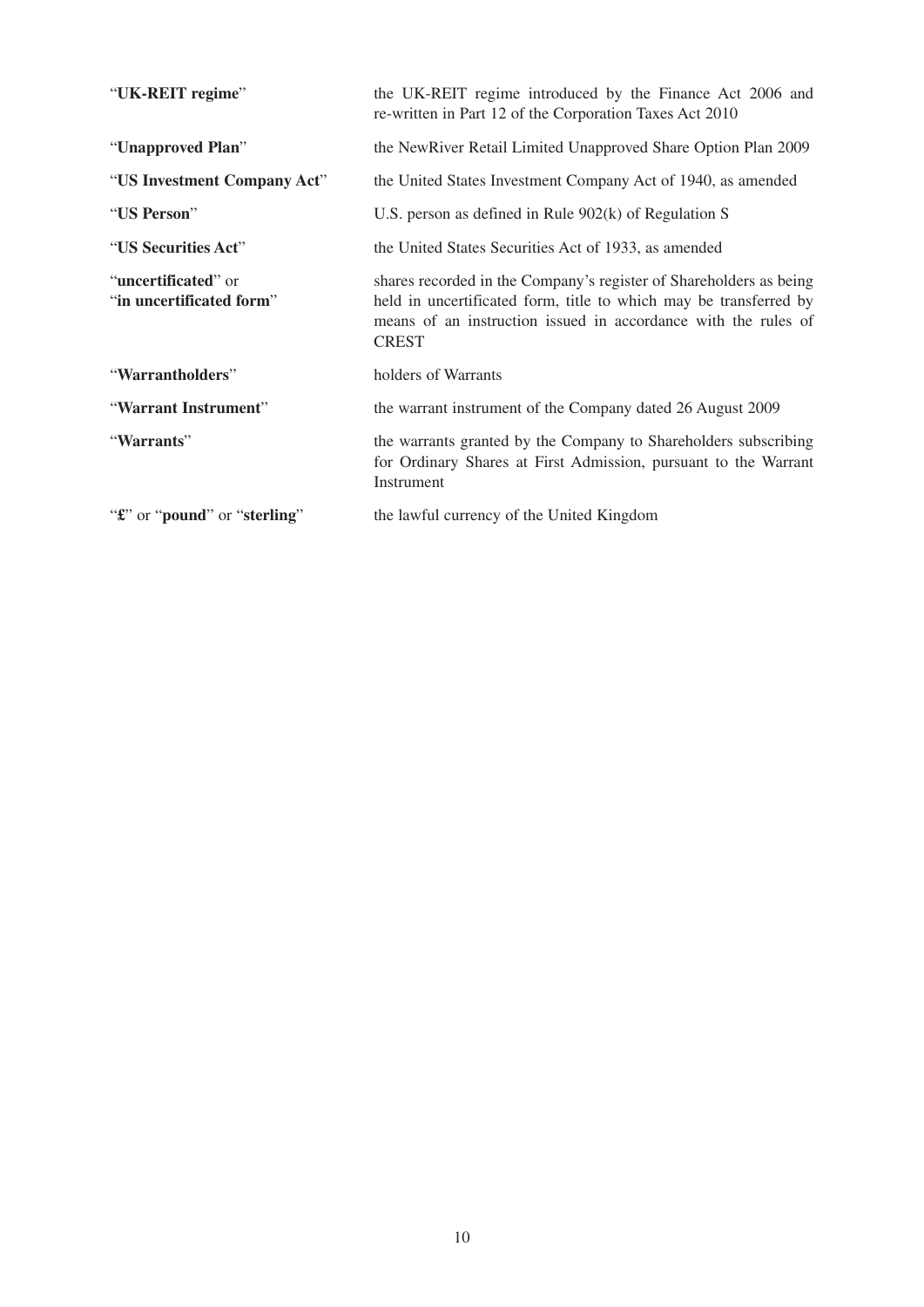## **PLACING STATISTICS**

| Placing Price per Placing Share                                                                   | 275 pence        |
|---------------------------------------------------------------------------------------------------|------------------|
| Number of Placing Shares being placed                                                             | 27, 272, 727     |
| Number of Ordinary Shares in issue immediately following Admission                                | 127,574,395      |
| Estimated proceeds of the Placing receivable by the Company before expenses                       | £75 million      |
| Estimated proceeds of the Placing receivable by the Company after expenses                        | $£73$ million    |
| Percentage of the enlarged issued ordinary share capital being placed pursuant<br>to the Placing† | $21.4$ per cent. |
| AIM Symbol                                                                                        | <b>NRR</b>       |
| <b>ISIN</b> Code                                                                                  | GG00B4Z05859     |

†assuming no conversion of Convertible Securities prior to Admission

# **EXPECTED TIMETABLE OF PRINCIPAL EVENTS**

| Dispatch of this document and Forms of Proxy                                                                                                             | 8 December 2014               |
|----------------------------------------------------------------------------------------------------------------------------------------------------------|-------------------------------|
| Ex-dividend date in respect of the Second Quarterly Dividend                                                                                             | 29 December 2014              |
| Record date for Second Quarterly Dividend                                                                                                                | 6.00 p.m. on 30 December 2014 |
| Ex-dividend date in respect of the Third Quarterly Dividend                                                                                              | 2 January 2015                |
| Record date for Third Quarterly Dividend                                                                                                                 | 6.00 p.m. on 5 January 2015   |
| Latest time and date for receipt of Forms of Proxy and receipt of electronic<br>proxy appointments by Shareholders for the Extraordinary General Meeting | 2.30 p.m. on 6 January 2015   |
| Time and date of the Extraordinary General Meeting                                                                                                       | 2.30 p.m. on 8 January 2015   |
| Announcement of the results of the Extraordinary General Meeting<br>and the Placing                                                                      | 8 January 2015                |
| Admission effective and dealings commence in the Placing Shares<br>on AIM                                                                                | 8.00 a.m. on 12 January 2015  |
| CREST stock accounts to be credited with the Placing Shares<br>in uncertificated form                                                                    | 8.00 a.m. on 12 January 2015  |
| Dispatch of definitive share certificates for the Placing Shares in<br>certificated form by                                                              | 14 January 2015               |
| Expected completion date of the Acquisition                                                                                                              | 15 January 2015               |
| Payment date for Second Quarterly Dividend and Third Quarterly Dividend                                                                                  | 30 January 2015               |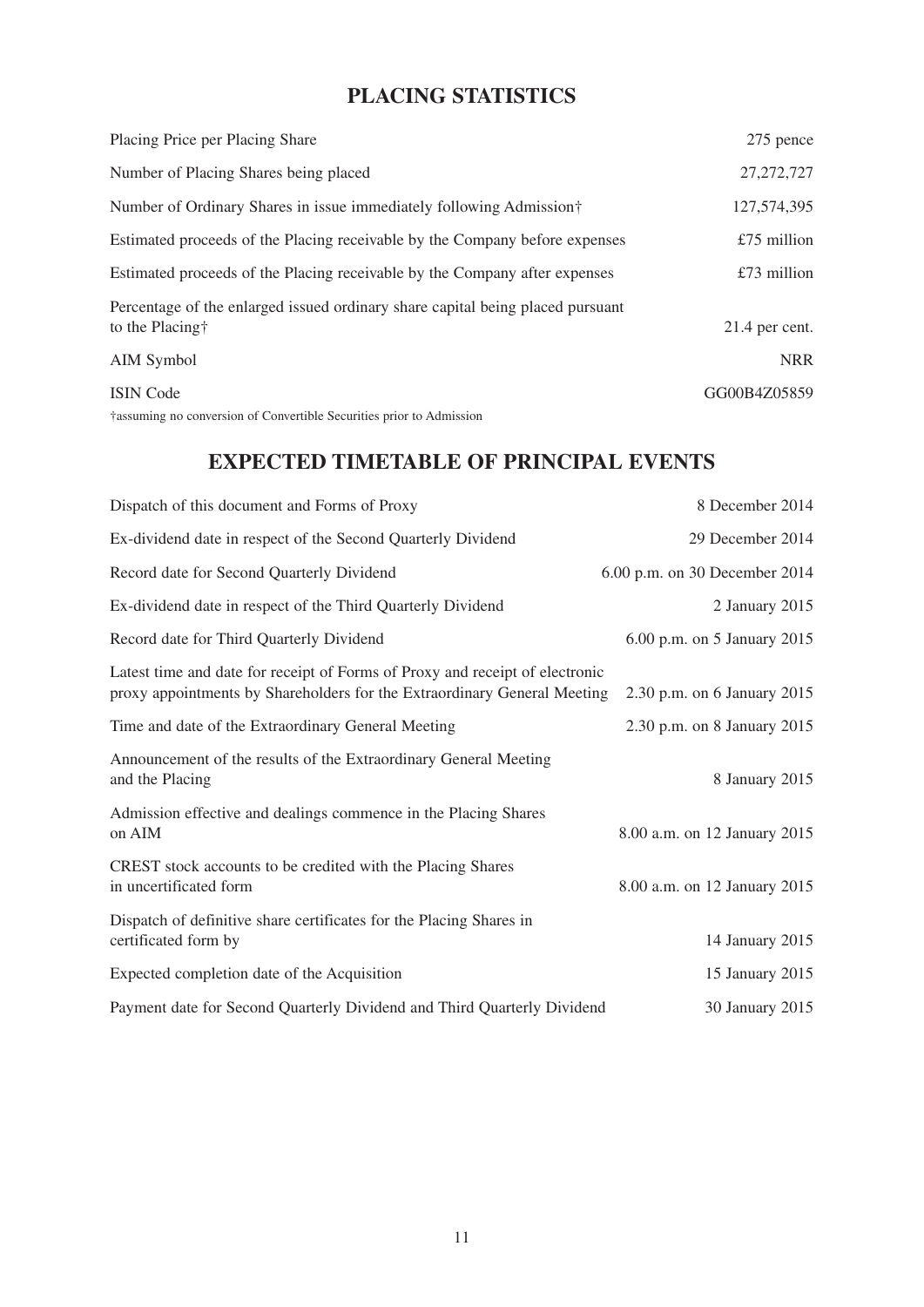## **CHAIRMAN'S LETTER**



# **NEWRIVER RETAIL LIMITED**

*(Incorporated in Guernsey with registered number 50463)*

Paul Roy (*Non-Executive Chairman*) Old Bank Chambers David Lockhart (*Chief Executive*) La Grande Rue Mark Davies (*Finance Director*) St Martin's Allan Lockhart (*Property Director*) Guernsey Nick Sewell (*Director*) Channel Islands Andrew Walker (*Non-Executive Director*) GY4 6RT Chris Taylor (*Non-Executive Director*) Kay Chaldecott (*Non-Executive Director*) 8 December 2014

*To the Ordinary Shareholders and, for information only, to holders of Options, Warrants and Convertible Unsecured Loan Stock*

Dear Shareholder,

#### **Proposed Underwritten Placing of 27,272,727 Placing Shares at 275 pence per Placing Share**

#### **Acquisition of Remaining 90 per cent. of Shopping Centre Joint Venture from LVS**

On 3 December 2014, the Company announced its intention to raise up to £75 million (before expenses) by means of a Placing conducted via an accelerated bookbuild. On the same day, the Company was subsequently pleased to announce that it had conditionally raised the entire £75 million (before expenses). The Placing, which is being fully underwritten by Liberum Capital, is therefore expected to raise £73 million net of expenses for the Company.

The purpose of this document is to set out, amongst other things, the background to and reasons for the fundraising and update Shareholders on the Company's recent investment activity. It also explains why your Board considers that the Placing and the Acquisition are in the best interests of the Company and Shareholders as a whole and, accordingly, recommends that Shareholders vote in favour of the Resolutions. A notice of Extraordinary General Meeting is set out at the end of this document.

The acquired portfolio provides an attractive income stream on assets already known to the Company and will allow NewRiver to pursue a number of exciting value-enhancing asset management and risk controlled development opportunities. The Acquisition is expected to add significant long term value and be NAV and EPRA Adjusted EPS enhancing in the current financial year and beyond. The commercial relationship with our joint venture partner, Bravo, remains strong and both parties continue to pursue further joint venture opportunities, including through their 50:50 Bravo II joint venture.

#### **Placing and Acquisition**

The net proceeds of the fundraising will be used to finance the Acquisition as described in more detail below.

The joint venture was set up between LVS (a subsidiary of Bravo, a fund advised or managed by Pacific Investment Management Company LLC) and NewRiver (in the ratio of 90:10, respectively) in December 2012 to acquire a portfolio of 5 shopping centres for a price of £85 million, reflecting a net initial yield of 9.7 per cent. Since that acquisition, 50 new leasing events have been completed, contributing to net operating income growth and occupancy across the portfolio rising from 94.3 per cent. to a current level of 97.7 per cent. Looking forward there are a number of value enhancing asset management and development prospects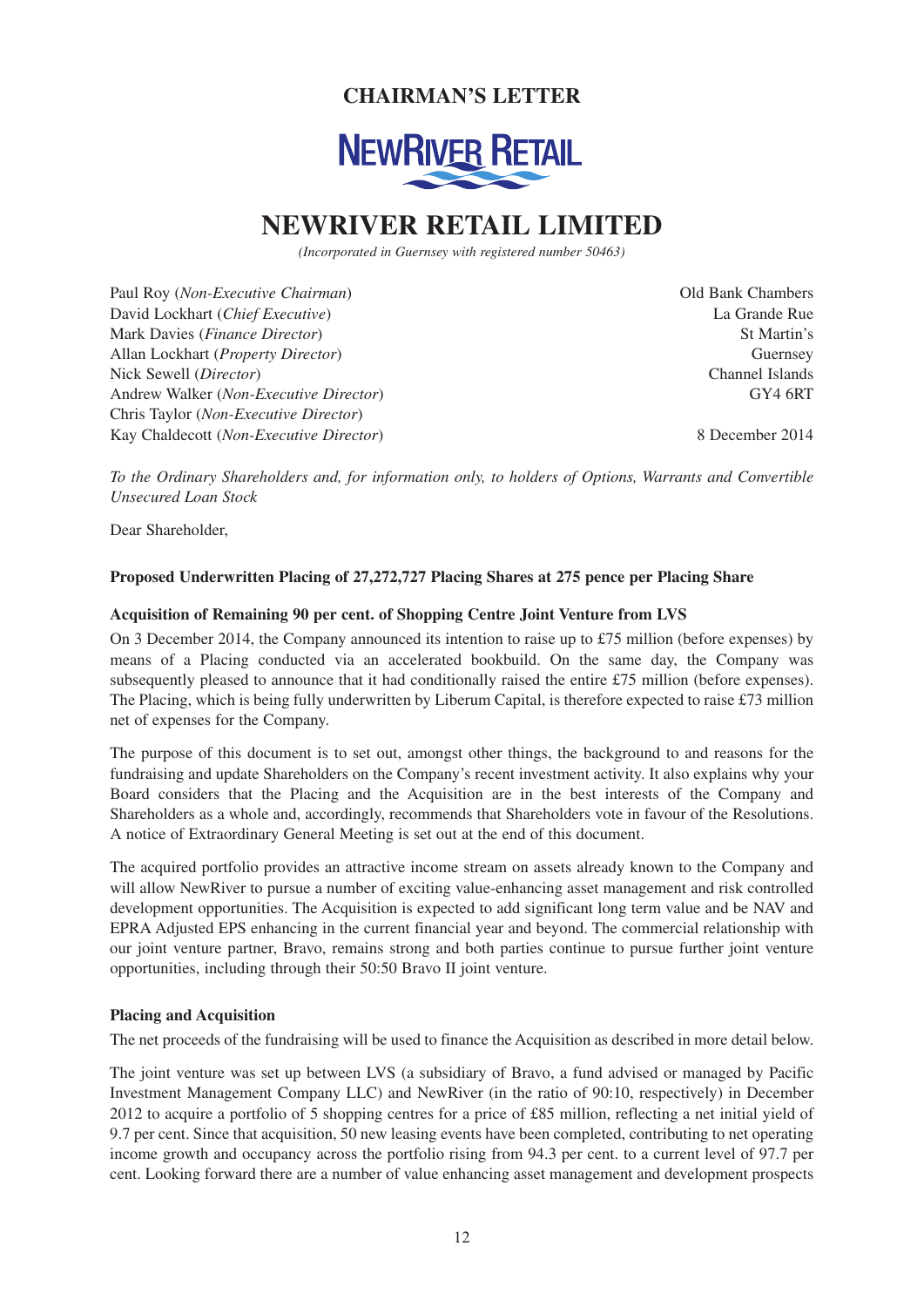which have been identified across the joint venture portfolio. Whilst these opportunities are being pursued the portfolio will also continue to provide an attractive income return.

The Acquisition of the 90 per cent. of the joint venture which the Company does not already own is being made off market at the equivalent to a 7.75 per cent. net initial yield on the acquisition price. The Acquisition brings 100 per cent. control of an attractive portfolio into NewRiver's ownership. Profit Before Tax for the year ended 31 December 2013 (audited) attributable to Unitholders of the NewRiver Property Unit Trust was £6.3 million (recurring) with £3.6 million of fair value adjustments, resulting in a total Profit Before Tax attributable to Unitholders for the year ended 31 December 2013 of £9.9 million. Debt of £42.5 million is currently secured on the assets of the joint venture.

NewRiver Holdings currently holds 10 per cent. of the units in the JPUT and intends to acquire the remaining 90 per cent. from LVS. Upon completion NewRiver Holdings will become the 100 per cent. owner of the JPUT.

The Acquisition Agreement was entered into on 2 December 2014. The principal terms of the Acquisition Agreement are as follows:

- the consideration payable is £71 million;
- accrued income from the JPUT in the period from 1 October to 31 December 2014 is to be apportioned 50:50 between NewRiver Holdings and LVS and LVS is waiving all rights to distributions in respect of any period after 31 December 2014;
- a deposit of £1 million has been paid which is returnable after deduction of costs of LVS if the Acquisition does not complete;
- NewRiver Holdings is receiving limited warranties as it is an existing unitholder in the JPUT and NewRiver Retail (UK) Limited is the asset manager operating the JPUT's portfolio;
- the Acquisition is conditional upon the obtaining of funding, which the Company intends to be satisfied by means of the Placing proceeds; and
- the Acquisition is also conditional on obtaining of necessary bank consents and release of security over the units of the JPUT which are being transferred.

The Placing is conditional upon the Acquisition Agreement becoming unconditional in all respects (save for any condition relating to the Company being in receipt of the proceeds of the Placing in order to enable it to complete the Acquisition). Should this condition not be satisfied, the Placing will not proceed.

The 5 shopping centres and single high street asset being acquired comprise a net lettable area of approximately one million square feet across over 200 tenancies. Average lease length outstanding is 7.2 years. Since NewRiver's acquisition of its initial 10 per cent. interest, the assets have performed well and have benefited from the Company's active asset management. Looking forward, the assets present a range of significant further opportunities to enhance value through asset management and risk controlled development activities which NewRiver is already progressing. Further details of each of the properties are set out below.

### **Templars Square, Oxford**

Templars Square is one of Oxford's largest covered shopping centres, attracting over 5 million visitors each year. The centre comprises 290,000 sq ft of retail accommodation and is let to retailers including Wilkinson, Co-Op, Boots, WH Smith and Superdrug.

#### **The Promenades, Bridlington**

The Promenades in Bridlington is the town's only covered and managed retail centre comprising 97,000 sq ft of retail space and 30 retail units. Tenants are a variety of high street retailers including New Look, Argos, Poundland, Sports Direct, Peacocks and Greggs.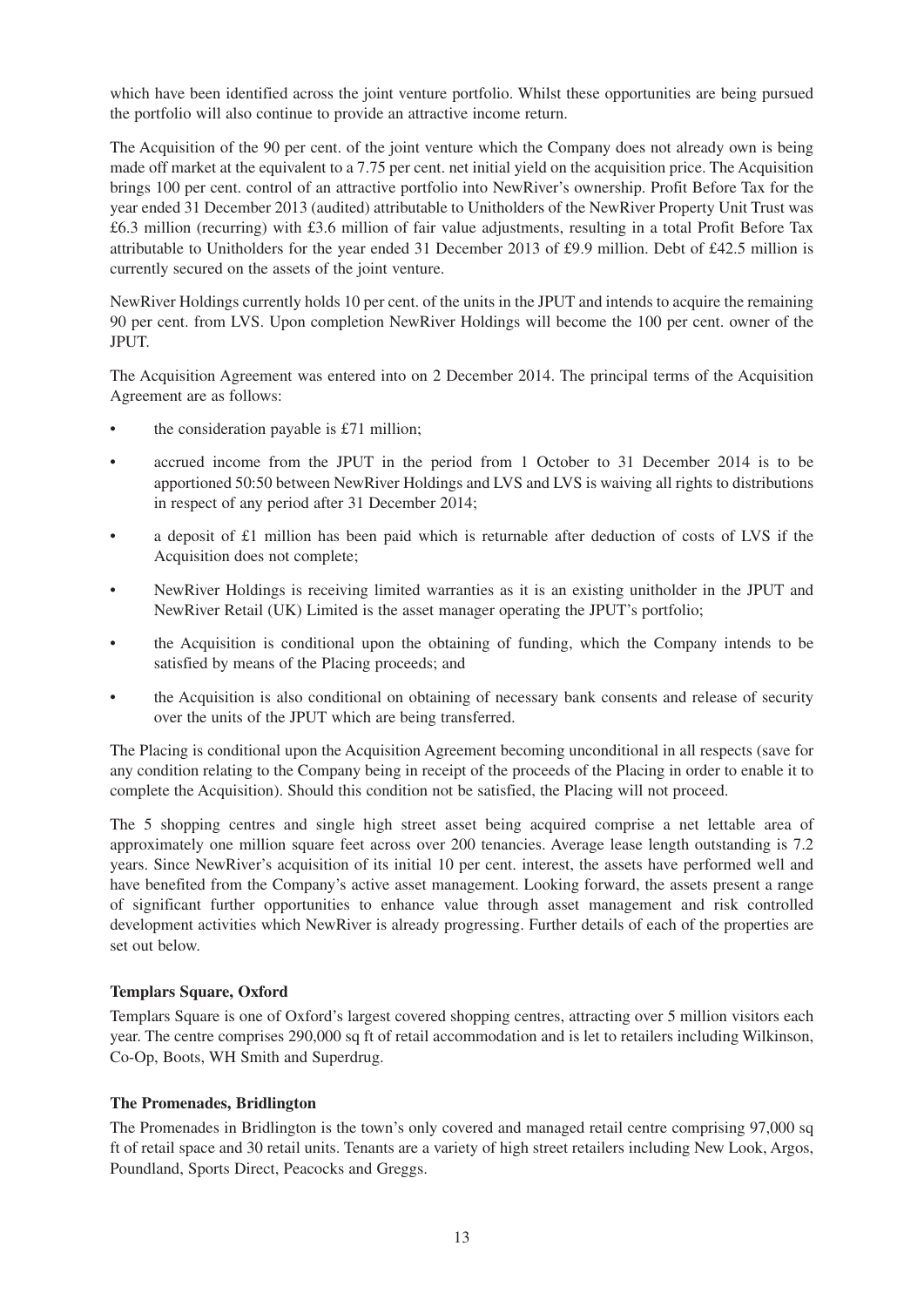#### **Burns Mall, Kilmarnock**

Burns Mall comprises 185,000 sq ft of space and is Kilmarnock's only shopping centre, strategically located adjacent to the town's bus station. The centre is let to a range of value and convenience retailers including New Look, Home Bargains, BHS, Boots and JD Sports. Also included within the ownership is a 20,000 sq ft office building, which is leased to East Ayrshire Council.

#### **Regent Court, Leamington Spa**

Regent Court in Leamington Spa is a food and leisure-led scheme developed by NewRiver over the past 18 months and comprises a modern open 54,000 sq ft retail centre with a Grade II Listed hotel and private residences situated above the retail accommodation. Tenants include Nandos, Yo! Sushi, Las Iguanas, Zou Bisou, Turtle Bay and Wagamama.

#### **The Prospect Centre, Hull**

The Prospect Centre in Hull provides the city's principal value focused retail offer comprising circa 240,000 sq ft of retail space, some 30,700 sq ft of office accommodation and a secure 250-space multi-storey car park. Key retailers include Currys, Wilkinson, WH Smith, Boots, Poundland and a multi-branded food court anchored by Burger King.

#### **Ferensway, Hull**

Ferensway, a 49,000 sq ft former department store, was acquired in July 2014. The asset is adjacent to the Prospect Centre and is one of the largest single retail spaces in Hull presently fully let to Poundland and a Chinese restaurant with further food and leisure development underway.

#### **Current Trading**

Set out below is the Chairman's statement included in the Company's Unaudited Results for the six months ended 30 September 2014 announced on 20 November 2014.

The first half of the financial year has been another strong period for the Company since listing in 2009 and I am pleased to report NewRiver's interim results for the six months to 30 September 2014.

The Company continued to deliver a strong financial performance. EPRA adjusted profit increased by 120 per cent. to £6.8 million (Sept 2013: £3.1 million), whilst assets under management grew to £767 million since the end of the last financial year, representing a 28 per cent. uplift since 31 March 2014. The Board has approved two Quarterly Dividend payments resulting in an increase of the interim dividend to 8.5 pence (Sept 2013: 6 pence).

Following the successful and oversubscribed capital raise at the beginning of 2014, NewRiver secured £85 million of fresh equity. The Management team has effectively deployed the majority of the equity proceeds having identified attractive opportunities to acquire quality assets and completing £174 million of new acquisitions during the period.

The major event of the period was the £140 million acquisition of three large shopping centres, part of the Swallowtail Portfolio, which added 758,000 sq ft of high quality retail space to NewRiver's growing asset base. The acquisition was funded through the Company's well-established joint venture with Bravo II, with both parties taking a 50 per cent. equity stake. Acquired at an attractive initial 8 per cent. yield, the centres offer a range of opportunities for NewRiver to exercise its active asset management initiatives to enhance income and value, a number of which are already underway.

The freehold acquisition of the Linear Portfolio comprising four retail parks for £17.3 million, and a retail warehouse in Gloucester for £4.25 million, both at highly attractive yields of 9.1 per cent. and 8.3 per cent. respectively, creates access to the traditional edge of town marketplace.

The Company also acquired Three Horseshoes Walk in Warminster for £9.0 million at an attractive yield of 9.0 per cent. as well as a number of smaller assets both during the period  $(\text{\pounds}3.12 \text{ million})$  and post balance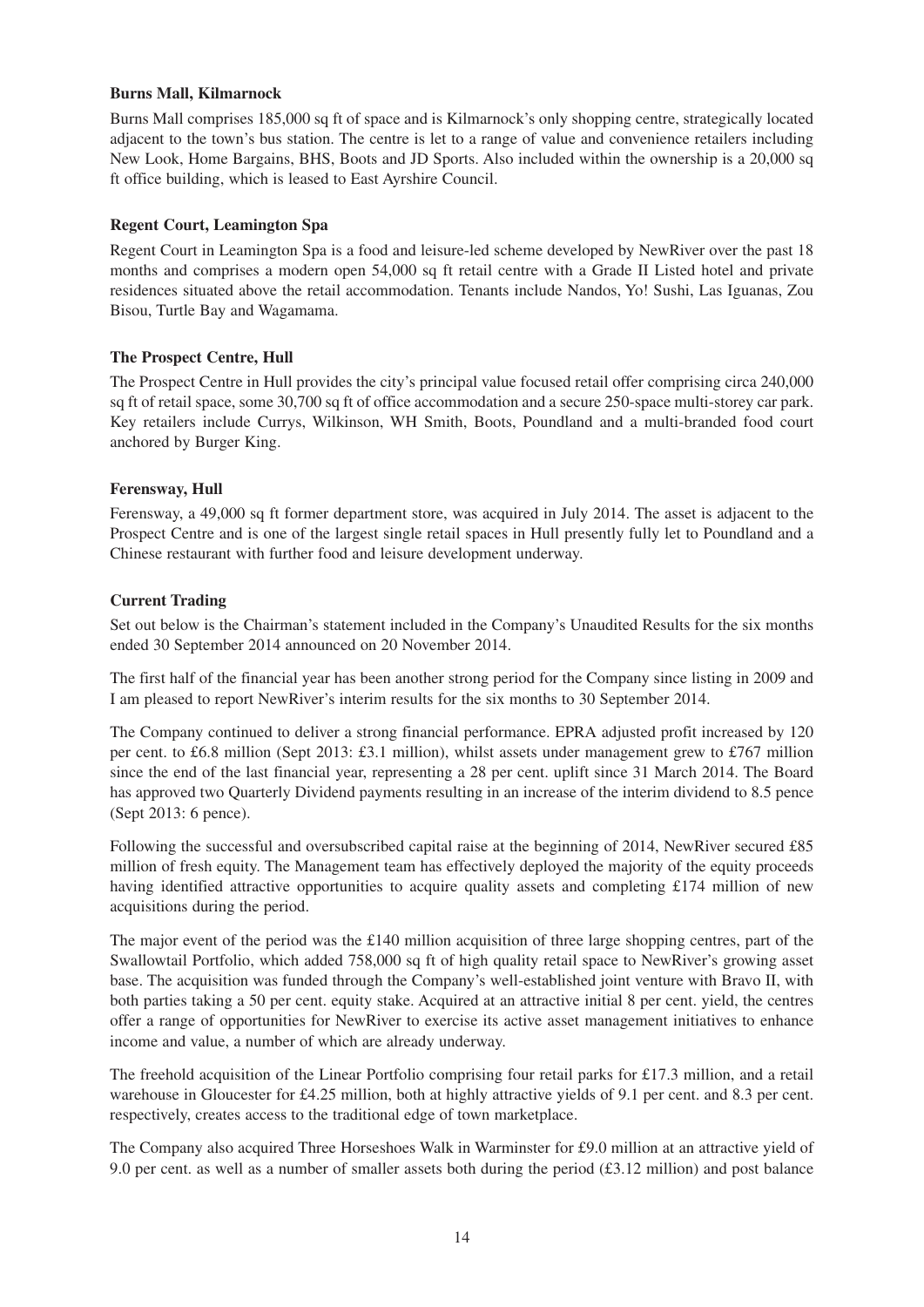sheet (£11.26 million) totalling £14.38 million. These acquisitions reflect the expedient and resourceful use of capital raised earlier this year.

In addition to an active acquisition programme, the NewRiver team delivered 110 new lettings and lease renewals during the period at 11.1 per cent. above ERV delivering £2.7 million pa of income. The Company's growing development pipeline within the existing portfolio, some 1 million sq ft in total, continues to progress well with 20 planning applications submitted in the period together with the completion of two pre let development projects in Widnes and Preston.

The Marston's pub portfolio acquired 12 months ago is performing ahead of expectations. These high yielding assets have generated significant cash income into the business and the planned alternative use conversion strategy is ahead of schedule. In September NewRiver announced 63 C-Store Agreement for Leases with The Co-Operative Group (an expansion of the original 54 Conditional Agreements for Lease announced in April 2014) built principally on excess land with each pub remaining a going concern. This represents nearly a third of the pub estate and reflects the rapid delivery of NewRiver's stated strategy to meet the fast-growing demand for C- Stores from major food store operators.

The Board is delighted with the Company's significant progress which further demonstrates that NewRiver is achieving its objective of becoming one of the leading value-creating retail property investment businesses in the UK. The Board looks forward to the future with confidence.

#### **NewRiver's Investment Focus**

#### *Introduction*

The Company has built a substantial portfolio of assets in the period since flotation in September 2009. NewRiver now owns or manages 28 shopping centres and other town centre assets with a current capital value in excess of £779 million, making it the third largest owner and operator in the UK by number of retail assets over 50,000 sq ft.

The Group specialises in the food and value sub-sectors of retail real estate with an emphasis on convenience and non-discretionary spending. It is particularly attracted to retail assets which serve everyday core household spending needs. Some 54 percent of the Group's tenant base measured by rental income are retailers in the food and value sub-sectors. The Directors believe that such assets offer attractive investment opportunities at present given, amongst other things, attractive net initial yields at current acquisition prices, sustainable income streams and potential for growth through active asset management and development initiatives.

NewRiver focuses on shopping centre investments. The Group also considers investment in retail parks, portfolios of retail assets and vacant stores with sub-division potential. NewRiver seeks to acquire assets in towns with lower occupational costs as a percentage of tenant turnover. In such locations, there tends to be limited competition from both out-of-town retailing and competing town centres, resulting in a high retention of consumer spend and a broader range of retailers.

NewRiver has a clear investment strategy focused on driving income returns and unlocking value through active asset management and risk-controlled development. The Company enjoys strong relationships with many of the UK's leading food and value retailers. The dynamic nature of the UK retail sector will see major participants in the sub-sectors pursuing different real estate strategies at any one time. This allows an active asset manager, such as NewRiver, to operate on a national basis and bring its knowledge of larger tenants with national businesses to local property markets.

In making investment decisions, individual assets or portfolios are appraised according to the Company's investment objectives set out below. The NewRiver Management Team is also mindful of the overall balance of NewRiver's portfolio including the opportunity to create revenue enhancements and cost efficiencies through scale. The Group's portfolio is well spread geographically throughout the United Kingdom and also benefits from a diversified income base of some 1,100 tenants.

During the financial year ended 31 March 2014, the Group acquired 202 pubs from Marston's in a 50:50 joint venture with Bravo II. NewRiver is aware of the major retailers' desire to expand their convenience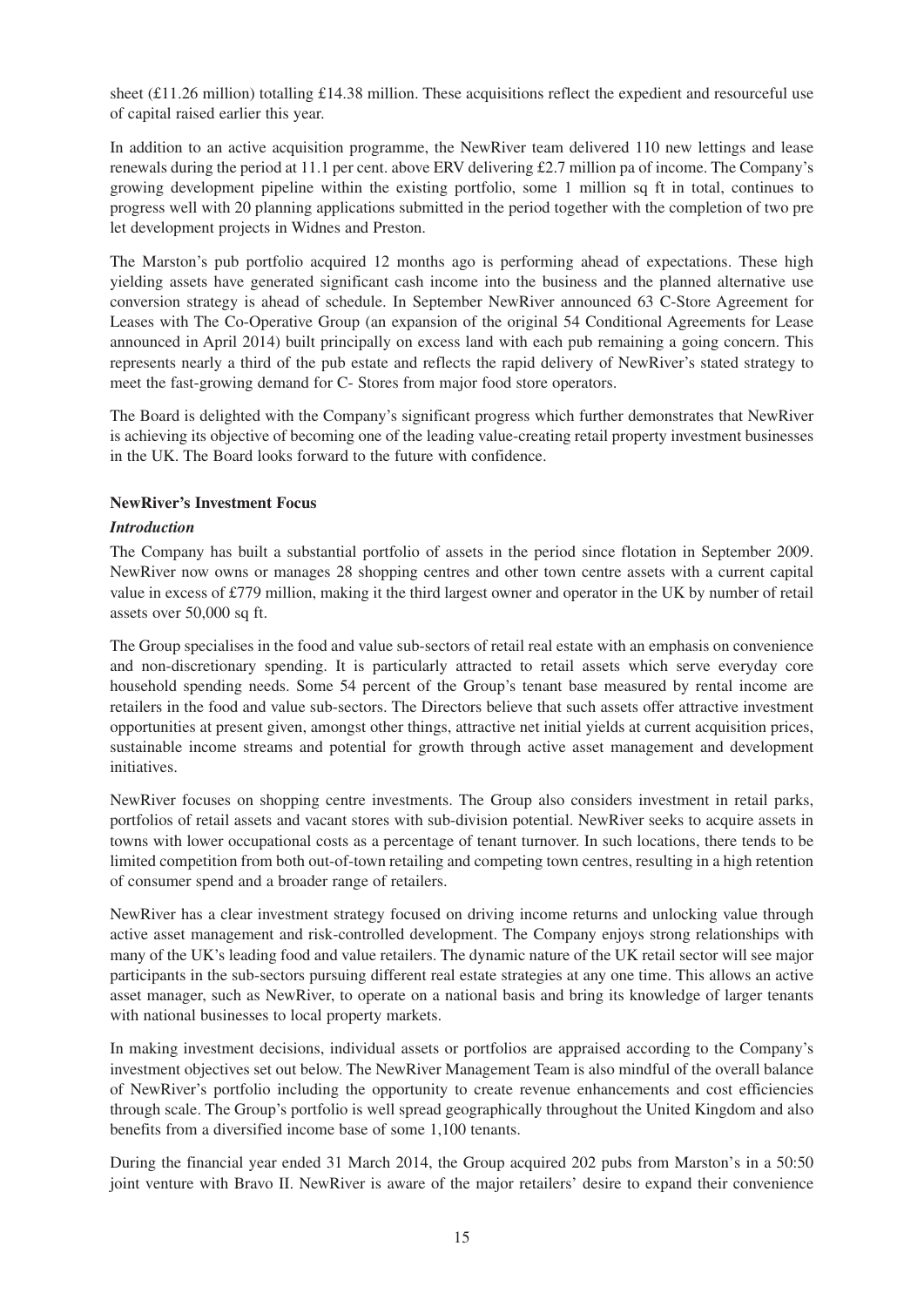store openings and, following an extensive period of financial and real estate due diligence, acquired this portfolio for £90 million. As part of the transaction, Marston's agreed to manage the portfolio under a leaseback structure for a period of 4 years during which NewRiver earns a 12.9 percent rental income (at the purchase price). New River recently announced that it had entered into a conditional agreement to lease 63 of these sites to Co-Op on 15 year leases.

#### *Investment Focus*

NewRiver focuses on assets which can generate immediate and attractive cash-on-cash returns both in its core retail portfolio and in assessing broader opportunities such as its pub portfolio.

In retail, NewRiver drives the growth of income returns by targeting higher yielding assets with the lowest risk profile through affordable and sustainable income streams and where it has the potential to unlock additional value through its active asset management and risk controlled development skills. Uplift in asset values is expected to be achieved by, where appropriate, undertaking risk-controlled development and refurbishment. NewRiver actively seeks to create shareholder returns and thus value is also captured through the recycling of assets.

NewRiver also targets towns with an under-representation of food retail. On each potential acquisition, the Company undertakes rigorous tenant-by-tenant turnover analysis to ensure the affordability and the sustainability of income streams. Through such due diligence, NewRiver seeks to conduct accurate competitor analysis and identify the existence of a broad and balanced demographic, the convenience and connectivity of the town and asset and the form and functionality of the property.

The key investment criteria applied by NewRiver continue to be:

- Targeted geared returns of 15 per cent. or more per annum.
- Net initial yields at acquisition in excess of 7 per cent.
- Annual cash-on-equity returns of at least 10 per cent.
- Sustainable rental levels (3 per cent. to 10 per cent. of tenants' turnover).
- Identifiable asset management and development opportunities.
- Realisable exit strategies
- Acquisition meets both standalone investment criteria and complements the portfolio's geographic and tenant spread.

The Directors will typically target the acquisition of real estate assets with an enterprise value of approximately £5 million to £100 million. As a matter of policy, the Company targets debt gearing levels of 50 to 65 per cent. at acquisition, although, on occasion, higher or lower levels of indebtedness will be considered depending on the specific acquisition and the funding markets at the time. When appraising future acquisition opportunities, the Board will consider the appropriate financing mix on a transaction by transaction basis.

NewRiver also plans selectively to take advantage of other investment opportunities that may arise, including from forced sales, debt restructuring and bank foreclosures and lot sizes that may fall outside the above range or outside of its core investment strategy. NewRiver will also choose to pursue opportunities on a standalone, co-investment or joint venture basis according to the scale of investment required, the availability of equity at the relevant time, the attractions of the investment opportunity and the effect of the acquisition on the Group's overall portfolio.

The Board reviews the focus of its investment strategy regularly with a view to determining whether it needs to be modified or varied in any way.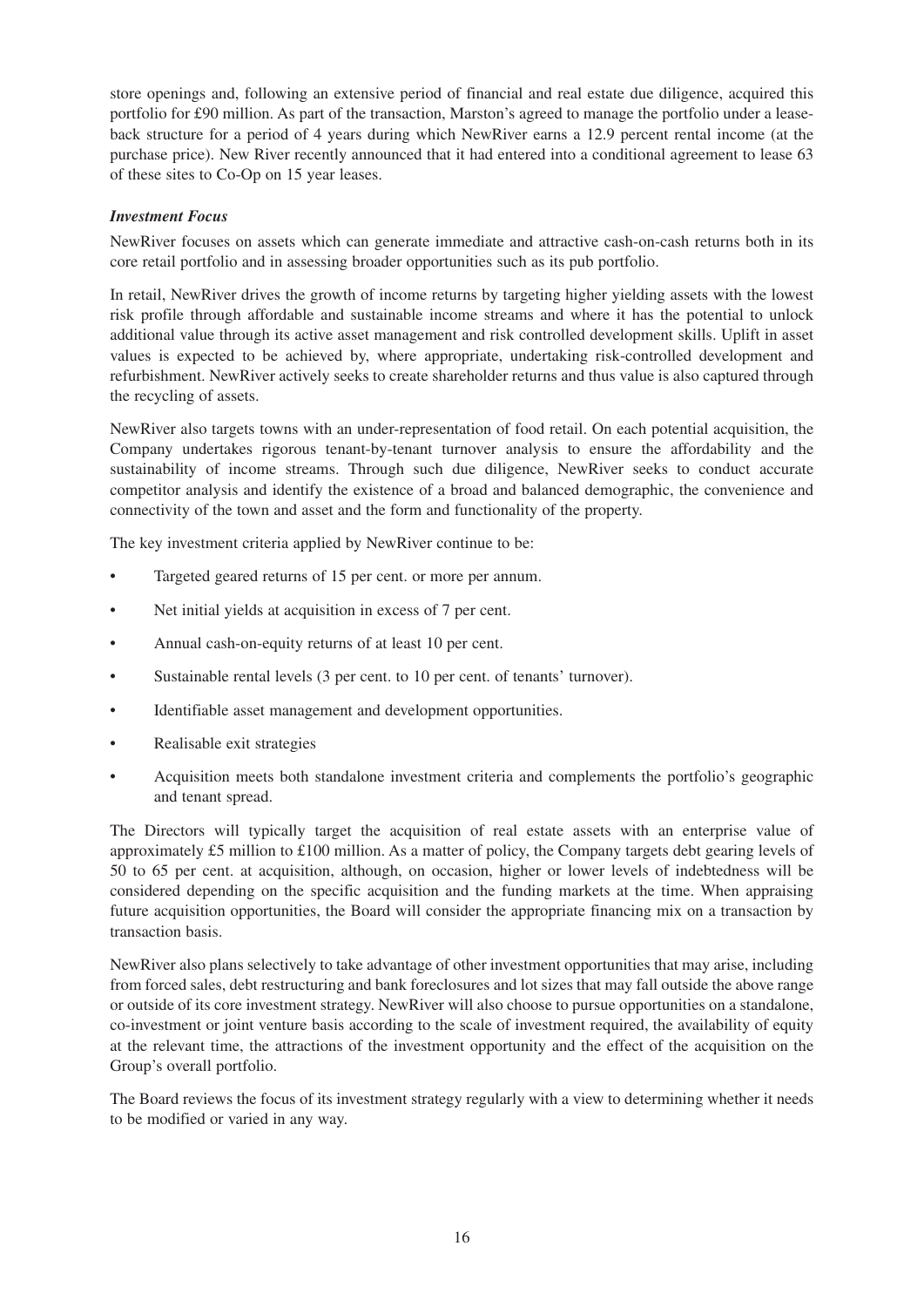#### **The Placing**

The Company's current fundraising is being effected by way of an underwritten placing to institutional and other investors of, in aggregate, 27,272,727 Placing Shares to raise approximately £75 million (before expenses). The Placing Shares will be issued under the Placing at a price of 275 pence per Placing Share which represents:

- a 5.7 per cent. discount to the Adjusted Closing Share Price on 2 December 2014, being the day prior to the first announcement in connection with the proposed Placing; and
- a 9.1 per cent. premium to the last reported EPRA NAV per Ordinary Share of 252 pence (being the 30 September 2014 EPRA NAV per Ordinary Share).

The Placing, which is conditional, amongst other things, on the Resolutions being passed at the EGM, is being effected by Liberum on behalf of the Company on the terms of the Placing Agreement. The Company has entered into the Placing Agreement with Liberum pursuant to which Liberum has agreed to use its reasonable endeavours to procure institutional and other placees (including certain existing Shareholders) to subscribe for the Placing Shares, failing which Liberum will subscribe, as principal, for the Placing Shares which are not so subscribed at the Placing Price.

The Placing is not a rights issue or open offer and the Placing Shares have not been and will not be offered generally to Shareholders on a pre-emptive basis and it is subject to the Resolutions being passed. In structuring the Placing, the Directors have had regard, amongst other things, to current market conditions, the total net proceeds desired to be raised and the current composition of the Company's share register, as well as the extra cost and delay that would be involved in a rights issue or open offer. After considering these factors, the Directors have concluded that the Placing, which is being made to a wider range of investors than the Company's existing Shareholders on a non-pre-emptive basis, represents the most appropriate option available to the Company for raising the additional capital required in the timeframe envisaged. The Directors are seeking the approval of Shareholders for, amongst other things, the dis-application of the preemption rights contained in the Articles at the Extraordinary General Meeting.

The Placing is conditional upon the Placing Agreement becoming unconditional and not having been terminated in accordance with its terms. Liberum's obligations under the Placing Agreement are conditional on, *inter alia*:

- publication of a circular convening an extraordinary general meeting of the Company to grant the authorities needed for the Placing;
- the passing of the resolutions at an extraordinary general meeting of the Company to be convened for on or around 8 January 2015
- the Acquisition Agreement becoming unconditional in all respects (save for any condition relating to the Company being in receipt of the proceeds of the Placing in order to enable it to complete the Acquisition) and not having been terminated in accordance with its terms prior to Admission;
- the warranties contained in the Placing Agreement being true and accurate in all material respects and not misleading in any material respect;
- the Company complying with all of its material obligations under the Placing Agreement to the extent the same fall to be performed or satisfied prior to Admission and Liberum receiving a certificate from the Company confirming such is the case; and
- Admission taking place by 8.00 a.m. (London time) on 30 January 2015 (or such later date as the Company and Liberum may otherwise agree).

The Placing Agreement contains certain customary warranties in favour of Liberum given by the Company with respect to its business and certain matters connected with the Placing. In addition, the Company has given a customary indemnity to Liberum in connection with the Placing and its performance of services in relation to the Placing. Liberum has certain rights to terminate the Placing Agreement in specified circumstances.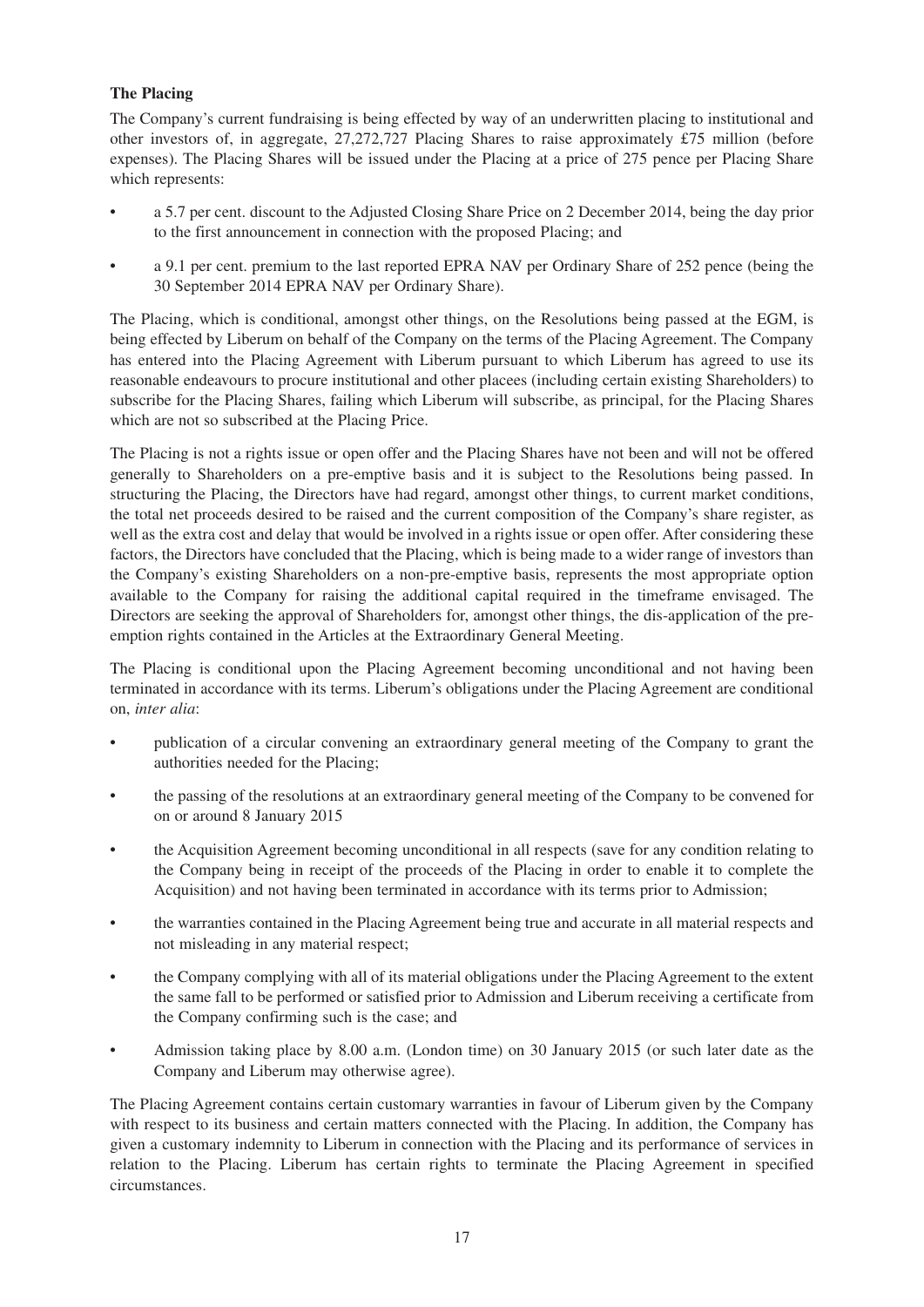If the Placing Agreement does not become unconditional, or is terminated in accordance with its terms prior to Admission, the Placing will not proceed and each investor's rights and obligations will cease and no claims will be capable of being made by any investor in respect of the Placing and any payments made by the investor will be returned as soon as possible thereafter without interest. Without prejudice to the foregoing, the Company and Liberum expressly reserve the right to determine, at any time prior to Admission, not to proceed with the Placing.

The Placing Shares are not being made available to the public and are not being offered or sold in any jurisdiction where it would be unlawful to do so.

The Placing Shares will not carry the entitlement to receive the Second Quarterly Dividend or the Third Quarterly Dividend. However, the Placing Shares will rank *pari passu* in all other respects with the Ordinary Shares then in issue and will carry the entitlement to receive all dividends and distributions declared in respect of the issued Ordinary Share capital of the Company after Admission.

Application will be made to the London Stock Exchange for the Placing Shares to be admitted to trading on AIM. It is expected that Admission will become effective and that dealings in the Placing Shares will commence on 12 January 2015.

#### **Directors' Participation**

Certain Directors of the Company have agreed to subscribe for, in aggregate, 47,543 Placing Shares at the Placing Price. The disclosable interests of each Director subscribing for Placing Shares are set out below:

|                   | <i>Shareholding</i> | Percentage of          |
|-------------------|---------------------|------------------------|
|                   | immediately         | <i>voting Ordinary</i> |
| Placing Shares to | following           | Shares following       |
| be subscribed     | the Placing         | the Placing            |
| 10,000            | 370,000             | $0.29\%$               |
| 20,000            | 1,680,000           | 1.32%                  |
| 17,543            | 229,227             | 0.18%                  |
|                   |                     |                        |

#### **Related Party Transaction**

Under the AIM Rules, a non pre-emptive issue of shares to a related party which exceeds a specified percentage in any of the class tests under the AIM Rules is subject to certain disclosure requirements. Due to its holding of over 10 per cent. of the Company's voting Ordinary Shares, the proposed participation in the Placing by Invesco Asset Management Limited ("**IAML**"), as agent for and on behalf of its discretionary managed clients (which has previously notified the Company that the aggregate holding of these clients was 25,448,377 Ordinary Shares, representing approximately 25.51 per cent. of the Company's voting Ordinary Shares), is deemed a transaction with a related party under the AIM Rules. IAML, as agent for and on behalf of its discretionary managed clients, has agreed conditionally to subscribe for up to 7,738,181 Placing Shares under the Placing, such that it will hold approximately 26.12 per cent. of the voting Ordinary Shares following the Placing. The Directors of the Company consider, having consulted with Liberum, the Company's Nominated Adviser, that the terms of the Placing are fair and reasonable insofar as the Shareholders are concerned.

#### **Dividends**

#### *Quarterly Dividends*

On 21 January 2014, with effect from the financial year commencing 1 April 2014, the Company announced that it would pay dividends quarterly. The first such quarterly dividend (4.25p) was paid in October 2014. The second such quarterly dividend (4.25p) was declared on 19 November 2014 and is payable on 30 January 2015 to Shareholders on the register on 30 December 2014. Further, on 3 December 2014 the Company announced a third such quarterly dividend which is payable on 30 January 2015 to shareholders on the register on the 5 January 2015.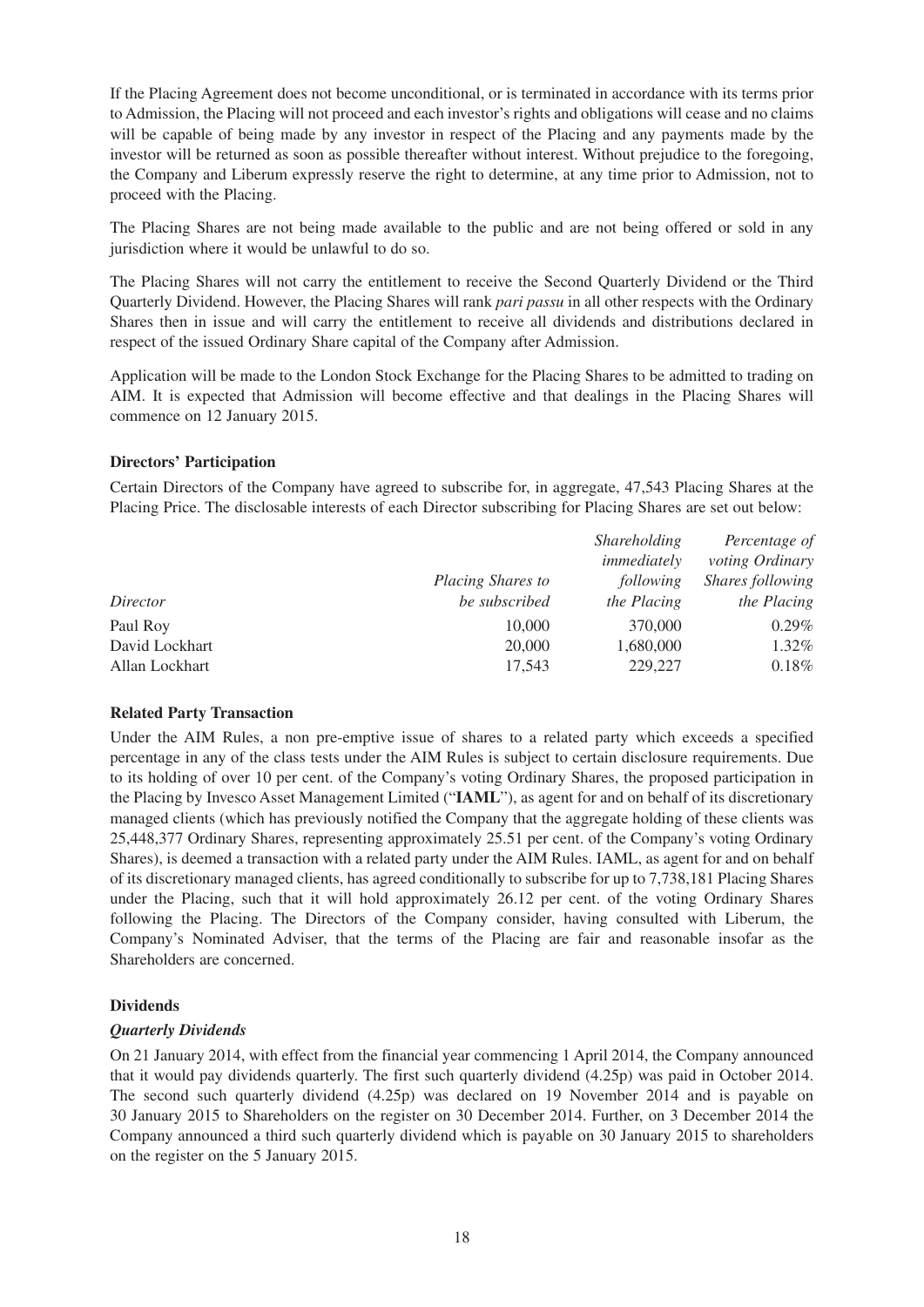The Placing Shares will not carry the entitlement to receive the Second Quarterly Dividend or the Third Quarterly Dividend but will rank *pari passu* in all other respects with the Ordinary Shares currently in issue and will carry the entitlement to receive all dividends and distributions declared in respect of the issued Ordinary Share capital of the Company after Admission.

As a REIT, NewRiver distributes at least 90 per cent. of its recurring profits as dividends. The policy of quarterly dividends provides a source of regular income to shareholders, thus improving their cashflow return profile.

The next quarterly dividend, which will be for the final quarter of the year ended 31 March 2015, is, in keeping with an ongoing policy where quarterly dividends will be announced around the relevant quarter end, expected to be announced before the end of March 2015 and payable by 30 April 2015.

The level of future dividends will be determined by the Board having regard to, *inter alia*, the financial position and performance of the Company at the relevant time, compliance with Section 304 of the Law (see below), UK REIT requirements and the interests of Shareholders as a whole.

#### *Overview of Tax and Legal Matters Pertaining to Dividends*

In relation to the payment of dividends, under Guernsey law, a dividend can be paid from any source (i.e. not just from distributable profits) provided that the Company can meet the statutory solvency test (as set out in the Law) immediately after the dividend is made. A company satisfies the solvency test if (a) the company is able to pay its debts as they fall due and (b) the value of the company's assets is greater than the value of its liabilities. The Company may not make a payment if, the directors are not satisfied on reasonable grounds that the Company will, immediately after payment, satisfy the solvency test.

#### **UK-REIT Status and AIM Quotation**

Shareholders approved the conversion of NewRiver into a UK-REIT in November 2010. The Board continues to believe that UK-REITs are a preferred structure for UK and international quoted real estate investors in UK real estate and should provide the Company with access to a broad range of investors due to the fact that the Group will, for as long as it remains a UK-REIT, be largely exempt from future corporation tax on both rental profits and chargeable gains on disposals of investment properties.

The Company is quoted on AIM. It ceased to be quoted on the CISE on 1 October 2013.

At Admission, the Company was registered with the GFSC as a closed-ended investment company. Upon an application by the Company, the GFSC agreed to revoke the declaration of the Company as a registered closed-ended collective investment scheme pursuant to The Registered Collective Investment Scheme Rules 2008 on the basis that it is a general commercial trading company and hence no longer has the attributes of a collective investment scheme. To that effect, the Company is no longer subject to the supervision of the GFSC.

#### **Effects of the Placing**

Warrants to subscribe for Ordinary Shares, representing, in aggregate, 3 per cent. of the Fully Diluted Share Capital were issued to Shareholders who subscribed for Ordinary Shares in the placing at First Admission. There are currently Warrants outstanding to subscribe for 566,008 Ordinary Shares.

NewRiver Retail CUL, a wholly-owned subsidiary of the Company, has issued £25 million of Convertible Unsecured Loan Stock of which £23.5 million of stock is currently outstanding.

In accordance with the terms of these instruments, the Placing is expected to result in certain adjustments to the number of Ordinary Shares that may be issued pursuant to the Warrants and the Subscription Price payable for such Ordinary Shares. It is also expected to result in an adjustment to the conversion price of the Convertible Unsecured Loan Stock.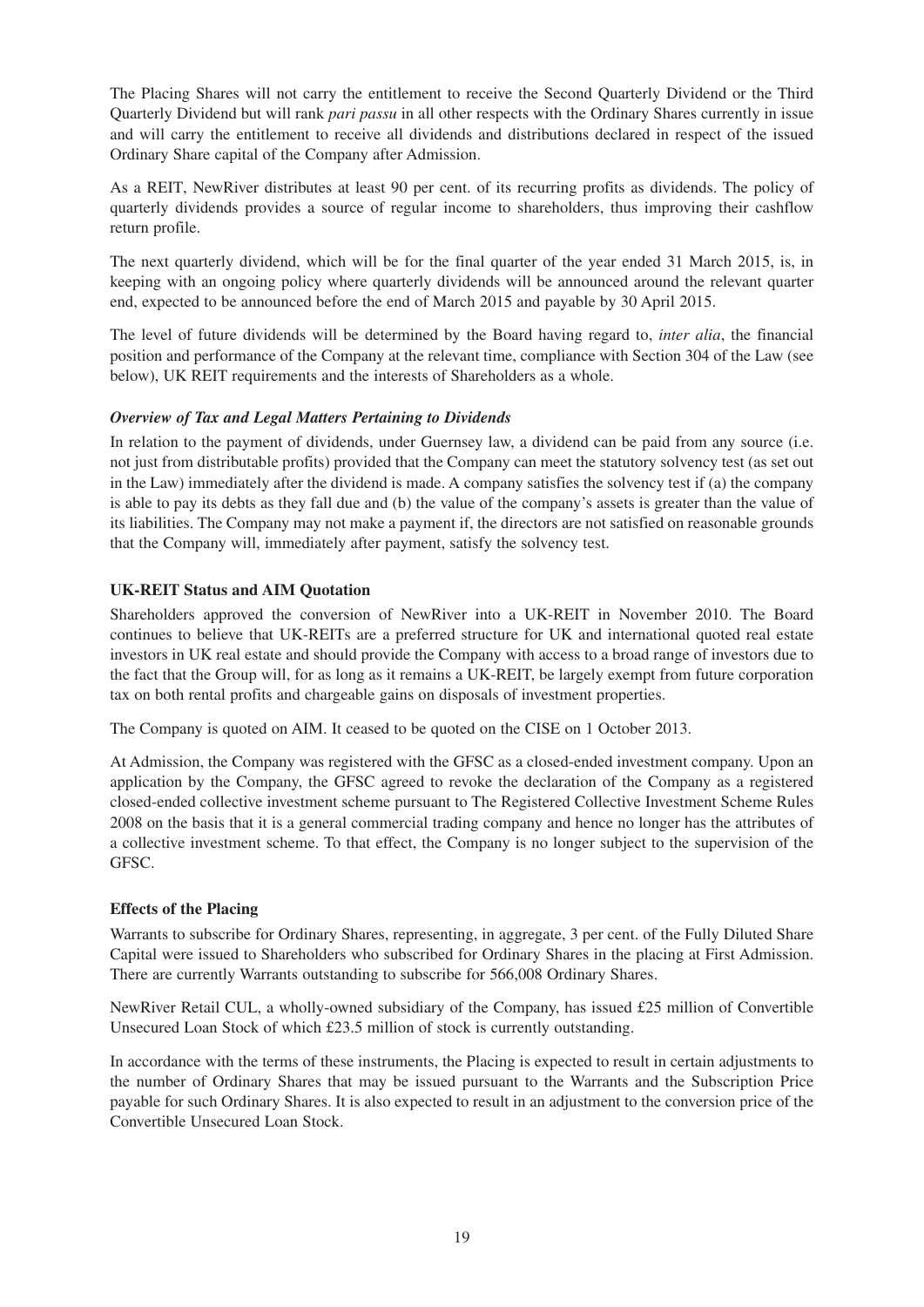#### *Warrant Adjustments*

The Subscription Price and/or number of Ordinary Shares relating to the Warrants is subject to adjustment in respect of dilution events, including the payment by the Company of cash or scrip dividends, any amalgamation, reorganisation, reclassification, consolidation, merger or sale of all or substantially all the Company's assets (other than in the ordinary course of the Group's business) and other dilutive events.

In particular, pursuant to the terms of the Warrant Instrument, where the Company issues any Ordinary Shares for a consideration per Ordinary Share less than the fair market value of the Ordinary Shares, then the Subscription Price for the Warrants is reduced concurrently with such issue or sale. In addition, the number of Ordinary Shares for which the Subscription Rights are exercisable under the Warrants is subject to a consequential adjustment.

As the Placing Price is 275 pence per Placing Share, which represents a discount of approximately 2.3 per cent. to the Adjusted Closing Share Price of 281.5 pence on 5 December 2014 (the last day of trading of the Ordinary Shares before publication of this document) there is expected to be a consequential downward adjustment to the Subscription Price payable by Warrantholders on exercise of their Warrants and a consequential adjustment to the number of Ordinary Shares which may be issued on exercise of the Warrants.

#### *Convertible Unsecured Loan Stock Adjustments*

Holders of Convertible Unsecured Loan Stock may, at any time, convert any of their Convertible Unsecured Loan Stock into Ordinary Shares in the Company up to their expected repayment date of 31 December 2015.

In particular, pursuant to the terms of the Convertible Unsecured Loan Stock Instruments, where the Company issues any Ordinary Shares for a consideration per Ordinary Share less than the average closing mid-market price of the Ordinary Shares based on the average closing mid-market price of the Ordinary Shares for the preceding 30 business days prior to such issue or sale, then the conversion price and, therefore, conversion rate, for the Convertible Unsecured Loan Stock is reduced concurrently with such issue or sale unless, in the case of the A Convertible Unsecured Loan Stock only, the holder thereof has utilised any pre-emption rights which may be available to it.

The conversion price is also adjusted for a range of other events including, *inter alia*, where the Company pays a dividend in excess of the amount required to be returned to Shareholders under the UK-REIT regime.

As the Placing Price is 275 pence per Placing Share, which represents a discount of approximately 2.3 per cent. to the Adjusted Closing Share Price of 281.5 pence on 5 December 2014 (the last day of trading of the Ordinary Shares before publication of this document) there is expected to be a consequential downward adjustment to the conversion price for both the A and the B Convertible Unsecured Loan Stock.

#### *Option Adjustments*

Pursuant to the rules of the CSOP, the Unapproved Plan and the Paul Roy Options, the number of Ordinary Shares under option (and in the case of options granted pursuant to the CSOP and the Unapproved Plan, the exercise price) may be adjusted by the Remuneration Committee in the event of any capitalisation issue or rights issue (other than an issue of Ordinary Shares pursuant to a scrip dividend issued by the Company) or rights offer or any other variation in the share capital of the Company including (without limitation) any consolidation, subdivision or reduction of capital. Any such adjustment will, in the case of the CSOP, require the prior approval of HMRC. Therefore, the Remuneration Committee is entitled to consider making an adjustment to the exercise price of options granted under the CSOP, the Unapproved Plan and/or the number of Ordinary Shares under the Paul Roy Option or options granted under the CSOP or the Unapproved Plan following completion of the Placing. However, the Directors do not anticipate that any such adjustment will be made.

#### **Extraordinary General Meeting and Action to be Taken**

Set out at the end of this document is a notice convening the Extraordinary General Meeting to be held at 2.30 p.m. on 8 January 2015 to consider and, if thought fit, pass the Resolutions (conditional upon the Placing Agreement becoming unconditional (save for any condition relating to Admission or the passing of the Resolutions)).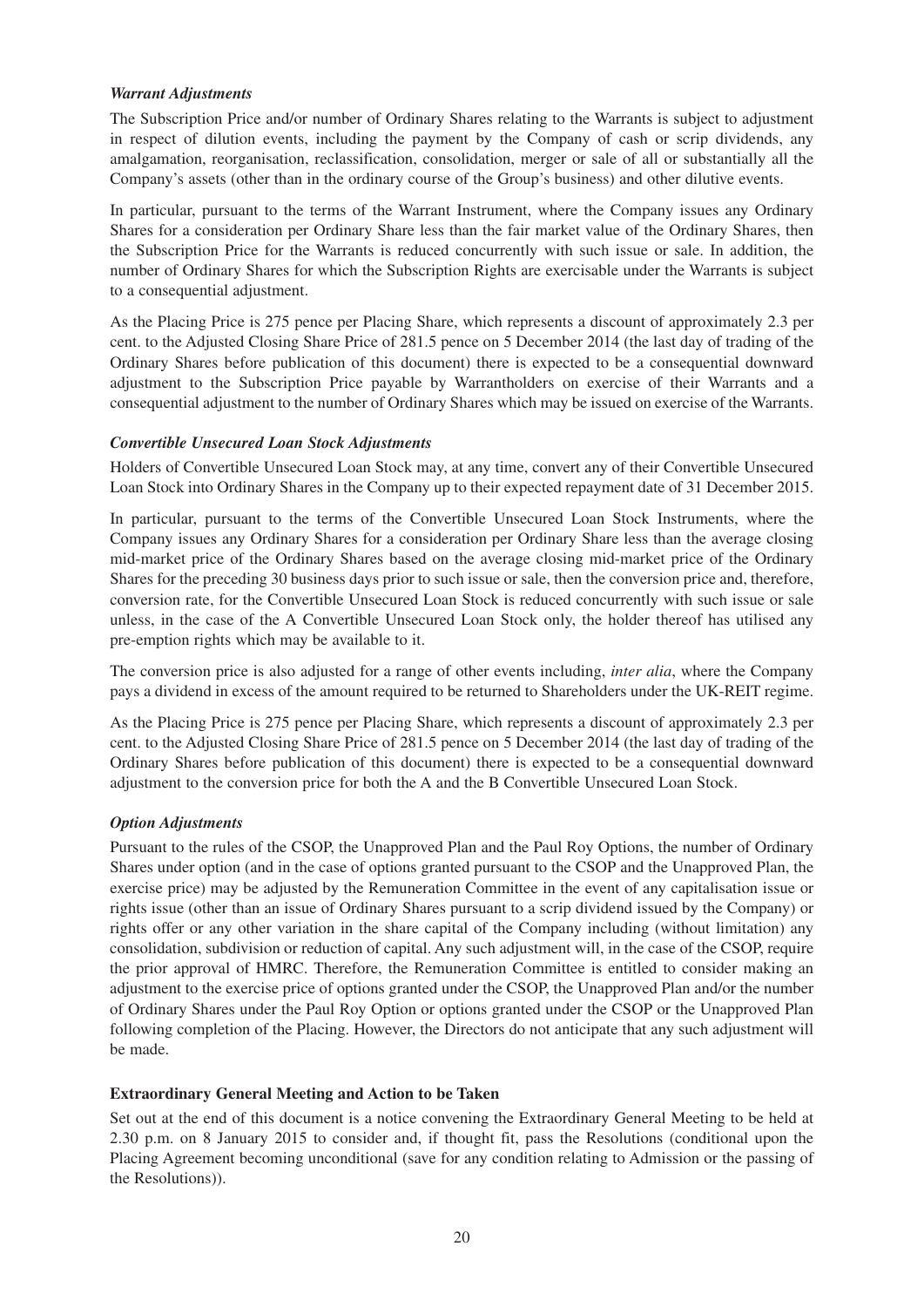Pursuant to Resolution 1, which will be proposed as an ordinary resolution, Shareholders' approval is being sought to grant the Directors authority to allot 27,272,727 Placing Shares, in aggregate, in connection with the Placing.

Pursuant to Resolution 2, which will be proposed as a special resolution, Shareholders' approval is being sought for the dis-application of the pre-emption rights set out in the Articles in relation to the allotment and issue of 27,272,727 Placing Shares, in aggregate, in connection with the Placing on a non pre-emptive basis. As stated above, the Directors have concluded that a non pre-emptive placing is the most appropriate structure to raise the capital required in the present circumstances. Resolution 2 is therefore being proposed so as to facilitate this.

A Form of Proxy for use by Shareholders at the EGM is enclosed. Whether or not you propose to **attend the EGM, you are requested to complete and sign the Form of Proxy in accordance with the instructions printed thereon and return it to the Company's registrars, Capita Asset Services, at PXS,** 34 Beckenham Road, Beckenham, BR3 4TU, as soon as possible and in any event so as to be received **no later than 2.30 p.m. on 6 January 2015.**

**CREST members who wish to appoint a proxy or proxies by utilising the CREST electronic proxy appointment service may do so for the EGM and any adjournment(s) thereof by utilising the procedures described in the CREST Manual. CREST personal members or other CREST sponsored members, and those CREST members who have appointed (a) voting service provider(s), should refer to their CREST sponsor or voting service provider(s), who will be able to take the appropriate action on their behalf.**

**In order for a proxy appointment made by means of CREST to be valid, the appropriate CREST message (a "CREST Proxy Instruction") must be properly authenticated in accordance with Euroclear's specifications and must contain the information required for such instructions, as described in the CREST Manual. The message must be transmitted so as to be received by Capita** Asset Services (ID RA10), by 2.30 p.m. on 6 January 2015. For this purpose, the time of receipt will be **taken to be the time (as determined by the timestamp applied to the message by the CREST Applications Host) from which Capita Registrars is able to retrieve the message by enquiry to CREST in the manner prescribed by CREST.**

**The completion and return of the Form of Proxy (or the electronic appointment of a proxy) will not preclude you from attending the EGM and voting in person should you wish to do so.**

#### **Recommendation**

For the reasons set out above, the Directors consider the Placing and the Acquisition to be in the best interests of the Company and its Shareholders, as a whole.

**Accordingly, your Directors unanimously recommend that Shareholders vote in favour of the Resolutions as the Directors intend to do in respect of their own shareholdings which, in aggregate, amount to 2,390,374 Ordinary Shares, representing approximately 2.38 per cent. of the existing issued Ordinary Share capital of the Company as at 5 December 2014, being the latest practicable date prior to the publication of this document.**

#### **Responsibility**

The Directors, whose names are set out on page 12 of this document, accept responsibility for the information set out in this document. To the best of the knowledge and belief of the Directors (who have taken all reasonable care to ensure that such is the case), the information contained in this document is in accordance with the facts and does not omit anything likely to affect the import of such information.

Yours faithfully,

**Paul Roy** *Chairman*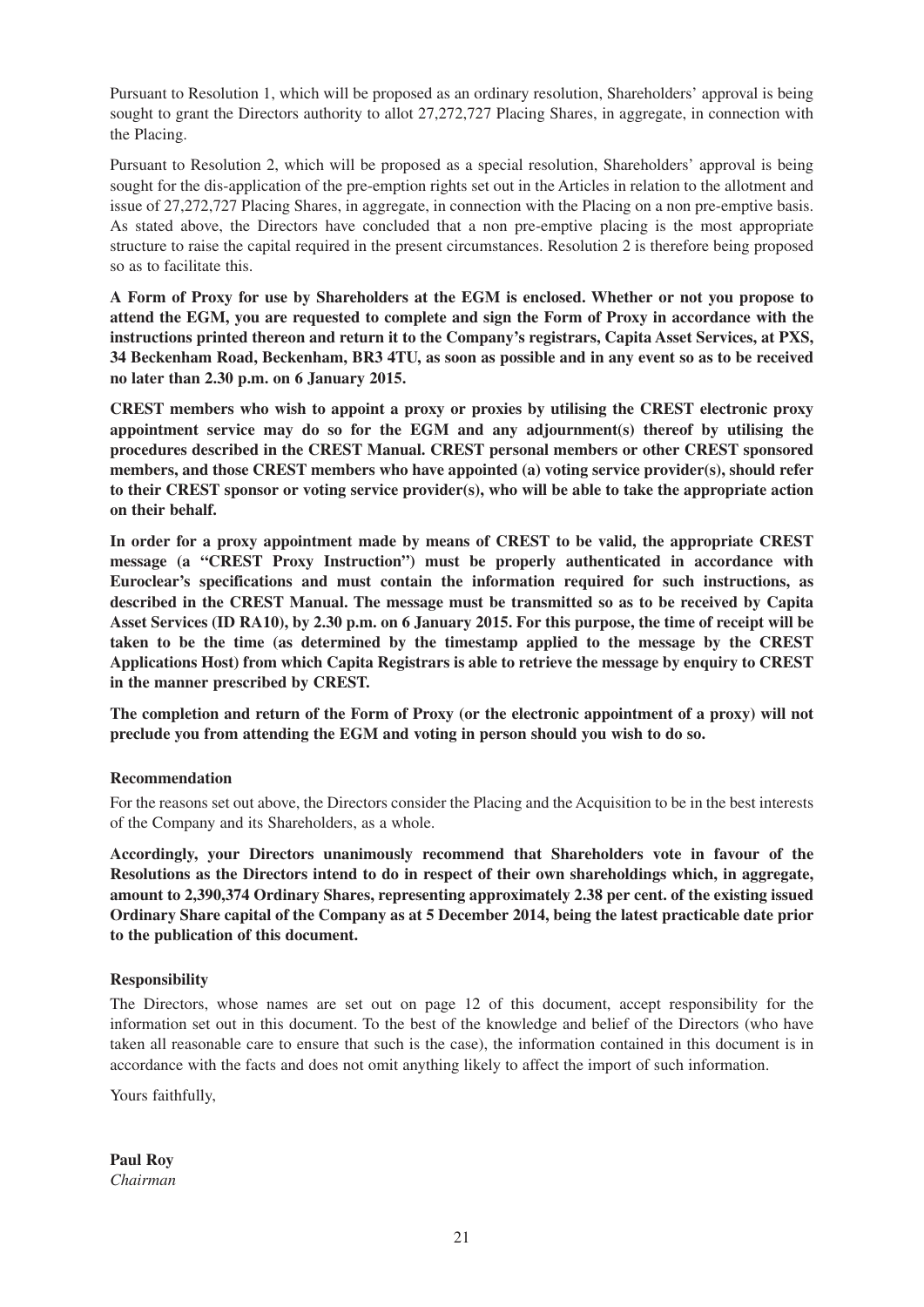### **NOTICE OF EXTRAORDINARY GENERAL MEETING**

### **NEWRIVER RETAIL LIMITED**

**NOTICE IS HEREBY GIVEN** that an Extraordinary General Meeting of NewRiver Retail Limited (the "**Company**") will be held at the offices of Bell Pottinger at 6th Floor, Holborn Gate, 330 High Holborn, London WC1V 7QD on 8 January 2015 at 2.30 p.m. for the purpose of considering and, if thought fit, passing the following resolutions, of which Resolution 1 will be proposed as an ordinary resolution and Resolution 2 will be proposed as a special resolution:

#### **ORDINARY RESOLUTION**

#### **1. THAT:**

subject to the Placing Agreement (as such expression is defined in the Circular of which this Notice of Extraordinary General Meeting forms part (the "**Circular**")) becoming unconditional (save for any condition relating to Admission (as such expression is defined in the Circular) or the passing of the Resolutions set out in this Notice of Extraordinary General Meeting), in addition to all existing powers and authorities conferred upon them and to the extent required by Sections 292 and 293 (or otherwise) of The Companies (Guernsey) Law, 2008 (as amended from time to time), the Directors be generally and unconditionally authorised to allot an aggregate of 27,272,727 ordinary shares in the share capital of the Company as described in the Company's Articles of Incorporation (or to grant options, warrants or other rights in respect of shares in the Company) pursuant to or in connection with the Placing (as such expression is defined in the Circular).

#### **SPECIAL RESOLUTION**

#### **2. THAT:**

subject to the Placing Agreement (as such expression is defined in the Circular) becoming unconditional (save for any condition relating to Admission (as such expression is defined in the Circular) or the passing of the Resolutions set out in this Notice of Extraordinary General Meeting) and to the passing of the Resolution 1 set out in this Notice of Extraordinary General Meeting, in addition to all existing powers and authorities conferred upon them, the Company hereby determines pursuant to Article 6.2 of the Company's Articles of Incorporation that the provisions of Article 6.2 and any pre-emption rights included therein shall not apply in respect of the proposed allotment and issue for cash of the Placing Shares (as such expression is defined in the Circular) at the Placing Price (as such expression is defined in the Circular) pursuant to or in connection with the Placing (as such expression is defined in the Circular) and that the Directors be and are hereby empowered to issue any such Placing Shares as if Article 6.2 and any pre-emption rights included therein did not apply to any such allotment and issue, provided that this power shall be limited to the allotment of the Placing Shares.

#### ORDER OF THE BOARD

**Caroline Tolhurst** *Company Secretary* Date: 8 December 2014

Registered Office: Old Bank Chambers La Grande Rue St Martin's Guernsey GY4 6RT